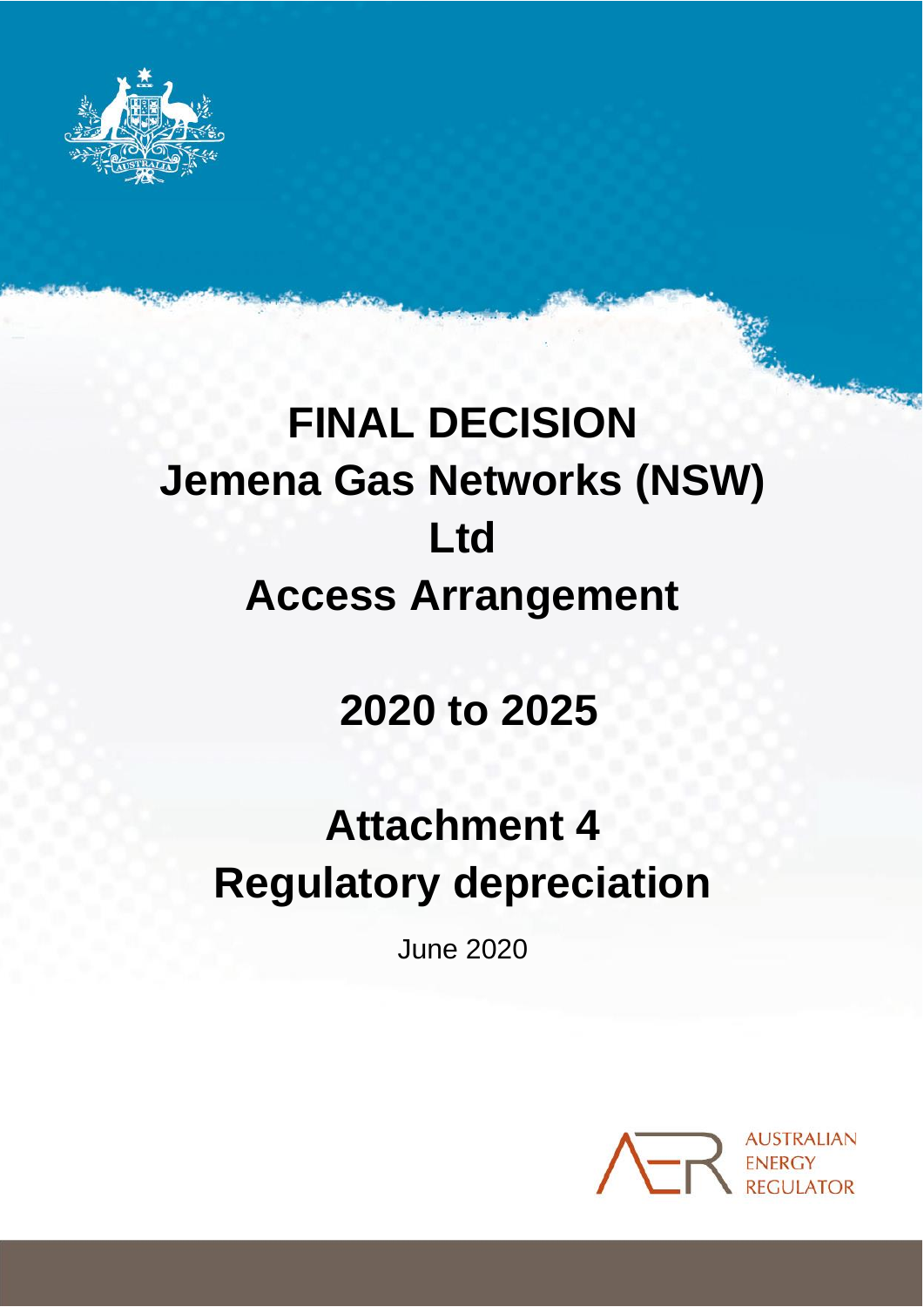© Commonwealth of Australia 2020

This work is copyright. In addition to any use permitted under the Copyright Act 1968, all material contained within this work is provided under a Creative Commons Attributions 3.0 Australia licence, with the exception of:

- the Commonwealth Coat of Arms
- the ACCC and AER logos
- any illustration, diagram, photograph or graphic over which the Australian Competition and Consumer Commission does not hold copyright, but which may be part of or contained within this publication. The details of the relevant licence conditions are available on the Creative Commons website, as is the full legal code for the CC BY 3.0 AU licence.

Requests and inquiries concerning reproduction and rights should be addressed to the:

Director, Corporate Communications Australian Competition and Consumer Commission GPO Box 4141, Canberra ACT 2601

or publishing.unit@accc.gov.au.

Inquiries about this publication should be addressed to:

Australian Energy Regulator GPO Box 520 Melbourne Vic 3001

Tel: 1300 585 165 Email: [AERInquiry@aer.gov.au](mailto:AERInquiry@aer.gov.au)

AER reference: 63819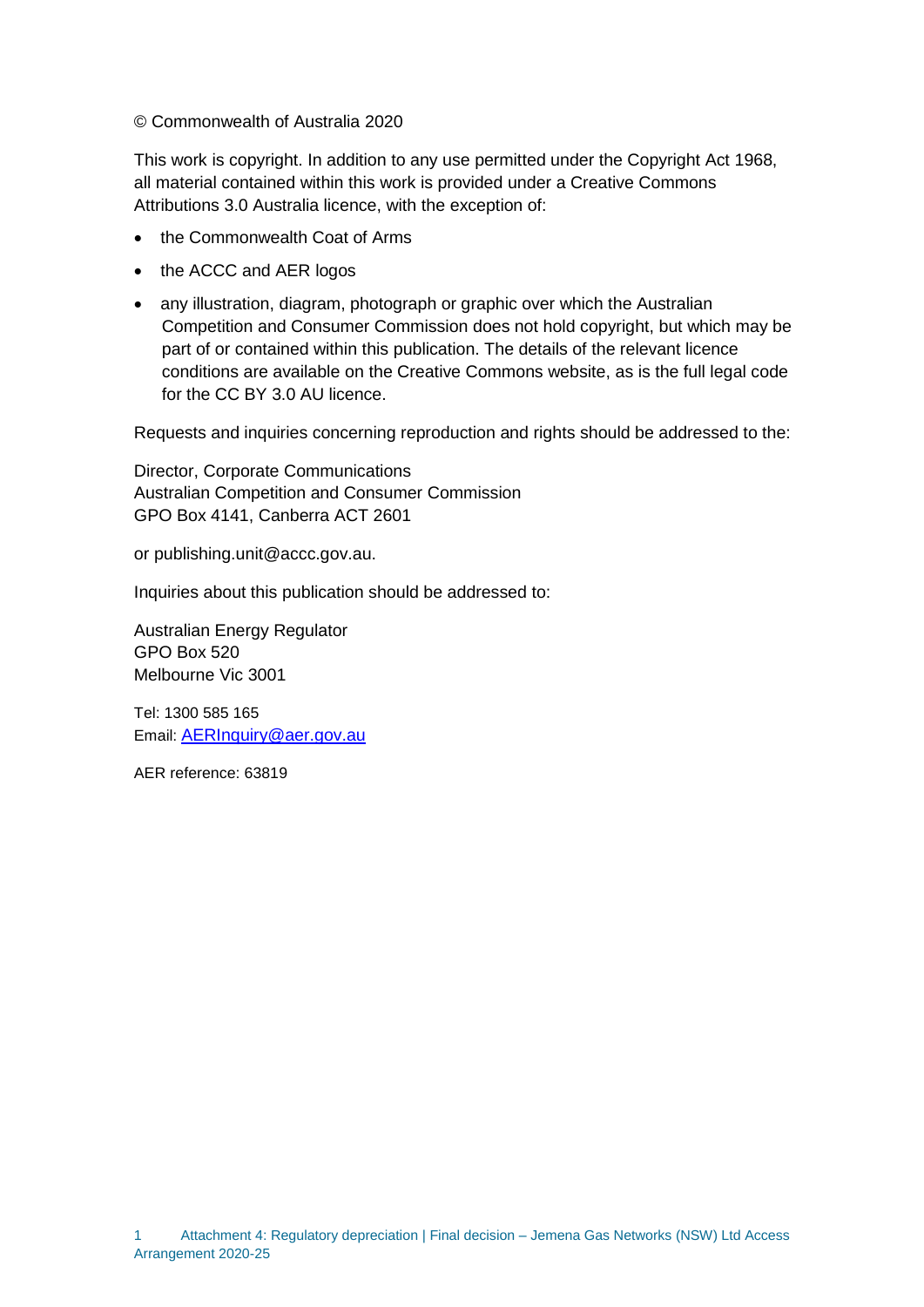## <span id="page-2-0"></span>**Note**

This attachment forms part of the AER's final decision on the access arrangement that will apply to Jemena Gas Networks (NSW) Ltd ('JGN') for the 2020–25 access arrangement period. It should be read with all other parts of our final decision.

As a number of issues were settled at the draft decision stage or required only minor updates, we have not prepared all attachments. The final decision attachments have been numbered consistently with the equivalent attachments to our draft decision. In these circumstances, our draft decision reasons form part of this final decision.

Our final decision includes the following attachments:

**Overview** 

Attachment 1 – Services covered by the access arrangement

Attachment 2 – Capital base

Attachment 3 – Rate of return

Attachment 4 – Regulatory depreciation

Attachment 5 – Capital expenditure

Attachment 7 – Corporate income tax

Attachment 11 – Non-tariff components

Attachment 12 – Demand

Attachment 13 – Capital expenditure sharing scheme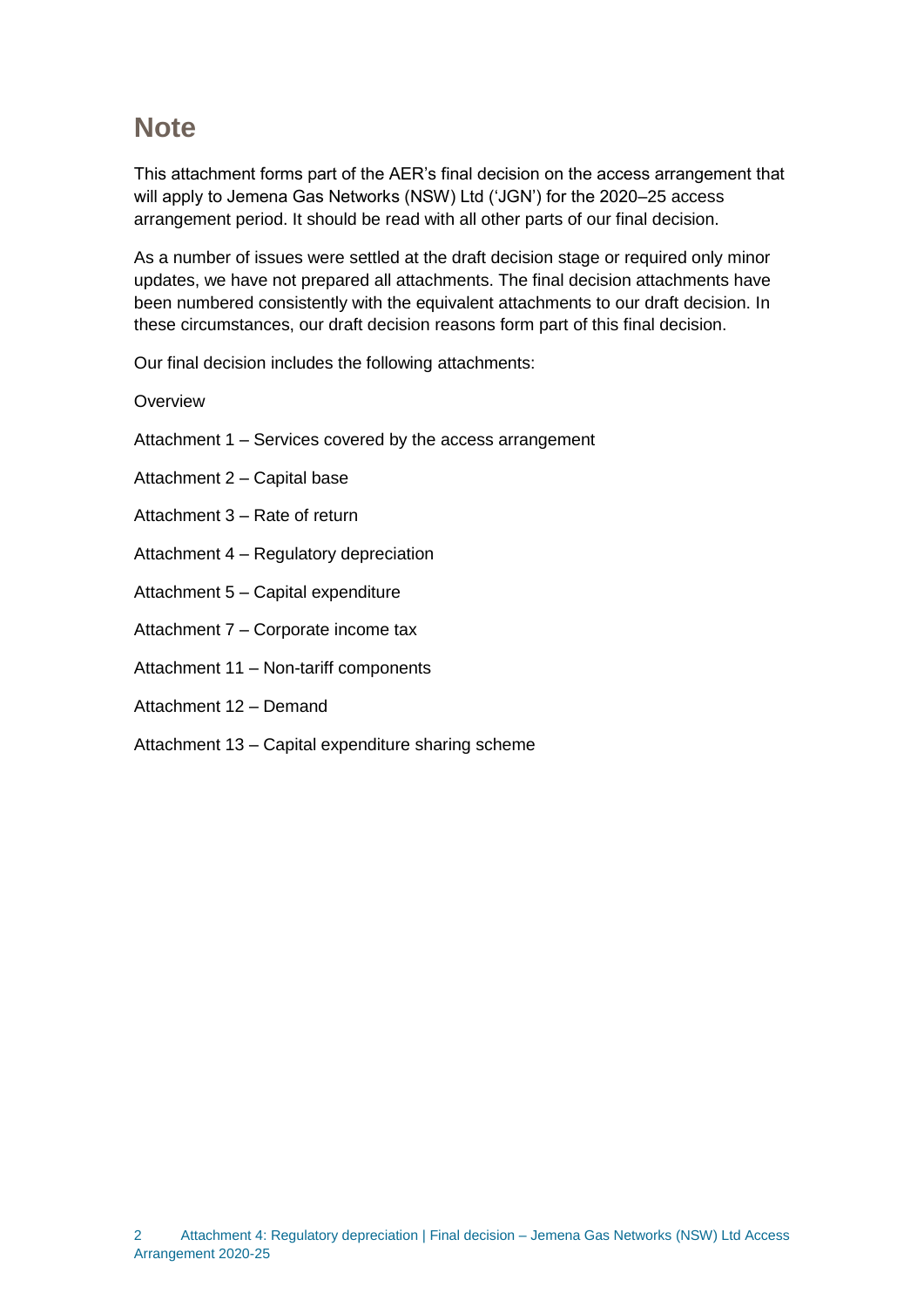## <span id="page-3-0"></span>**Contents**

| 4 |                                                         |       |                                                     |  |  |  |
|---|---------------------------------------------------------|-------|-----------------------------------------------------|--|--|--|
|   |                                                         |       |                                                     |  |  |  |
|   |                                                         |       |                                                     |  |  |  |
| A |                                                         |       |                                                     |  |  |  |
|   |                                                         |       | A.1 Stranding risk and the depreciation criteria 12 |  |  |  |
|   |                                                         |       |                                                     |  |  |  |
|   |                                                         | A.2.1 |                                                     |  |  |  |
|   |                                                         | A.2.2 |                                                     |  |  |  |
|   |                                                         | A.2.3 |                                                     |  |  |  |
|   |                                                         | A.2.4 |                                                     |  |  |  |
|   |                                                         | A.2.5 |                                                     |  |  |  |
|   |                                                         |       |                                                     |  |  |  |
|   |                                                         | A.3.1 |                                                     |  |  |  |
|   |                                                         |       |                                                     |  |  |  |
|   | A.5 Customer consultation and stakeholder submissions26 |       |                                                     |  |  |  |
|   |                                                         |       |                                                     |  |  |  |
|   |                                                         |       |                                                     |  |  |  |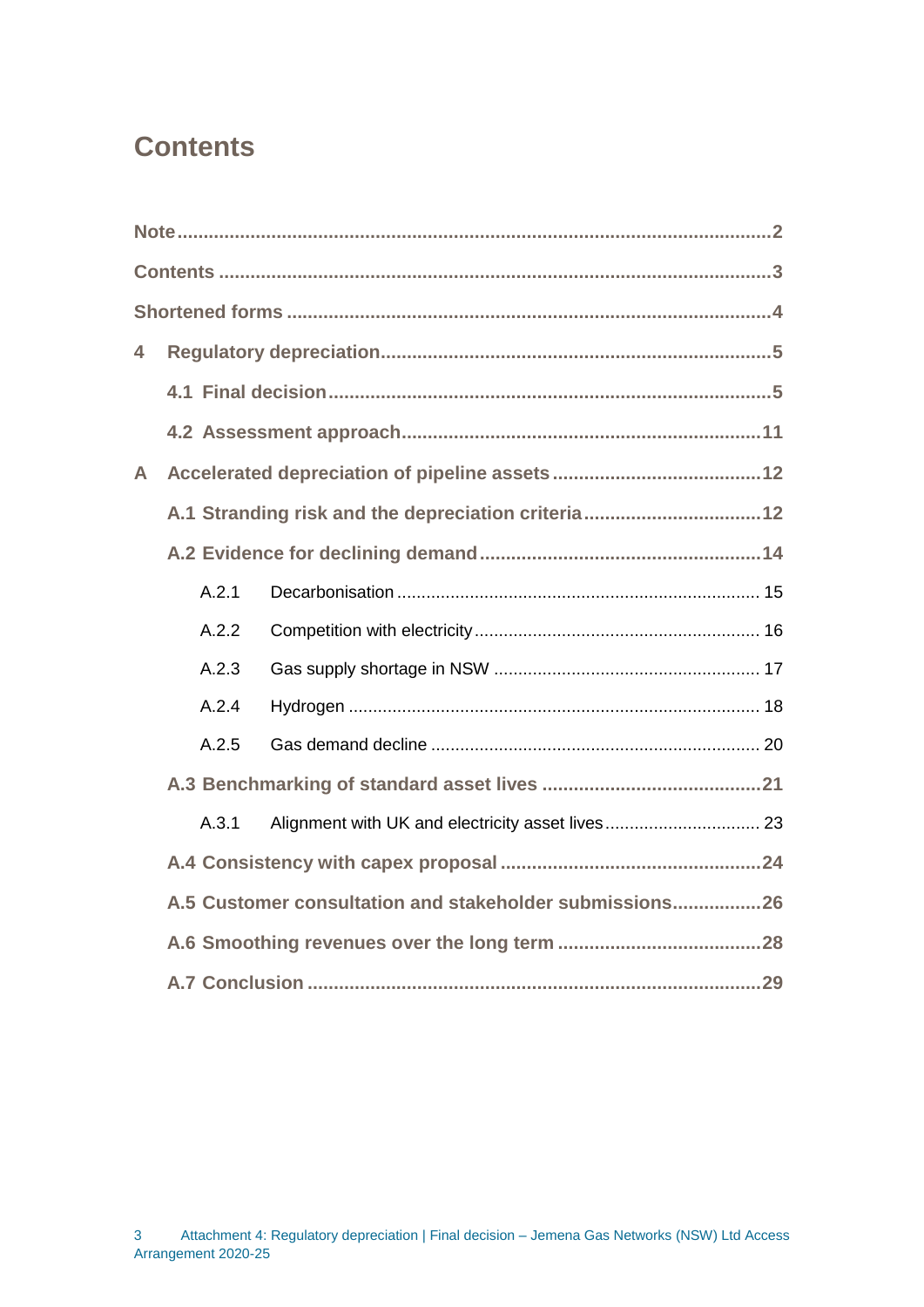# <span id="page-4-0"></span>**Shortened forms**

| Shortened form | <b>Extended form</b>                         |
|----------------|----------------------------------------------|
| <b>ACCC</b>    | Australian Competition & Consumer Commission |
| <b>ADGSM</b>   | Australian Domestic Gas Security Mechanism   |
| <b>AEMO</b>    | Australian Energy Market Operator            |
| <b>AER</b>     | Australian Energy Regulator                  |
| <b>AGN</b>     | <b>Australian Gas Networks</b>               |
| Capex          | Capital expenditure                          |
| CCP/CCP19      | Consumer Challenge Panel, sub-panel 19       |
| <b>CESS</b>    | Capital expenditure sharing scheme           |
| <b>CORE</b>    | Core Energy                                  |
| <b>COAG</b>    | <b>Council of Australian Governments</b>     |
| <b>CPI</b>     | Consumer price index                         |
| <b>ECA</b>     | <b>Energy Consumers Australia</b>            |
| <b>ENA</b>     | Energy Networks Australia                    |
| GSOO           | <b>Gas Statement of Opportunities</b>        |
| <b>HP</b>      | High pressure                                |
| Incenta        | Incenta Economic Consulting                  |
| <b>JGN</b>     | Jemena Gas Networks (NSW) Ltd                |
| <b>MP</b>      | Medium pressure                              |
| <b>NCC</b>     | <b>National Competition Council</b>          |
| <b>NER</b>     | <b>National Electricity Rules</b>            |
| <b>NGL</b>     | National Gas Law                             |
| <b>NGO</b>     | National Gas Objective                       |
| <b>NGR</b>     | <b>National Gas Rules</b>                    |
| <b>NPV</b>     | Net present value                            |
| <b>NSW</b>     | <b>New South Wales</b>                       |
| <b>PIAC</b>    | Public Interest Advocacy Centre              |
| <b>PTRM</b>    | Post-tax revenue model                       |
| <b>RPP</b>     | Revenue and pricing principles               |
| <b>WACC</b>    | Weighted average cost of capital             |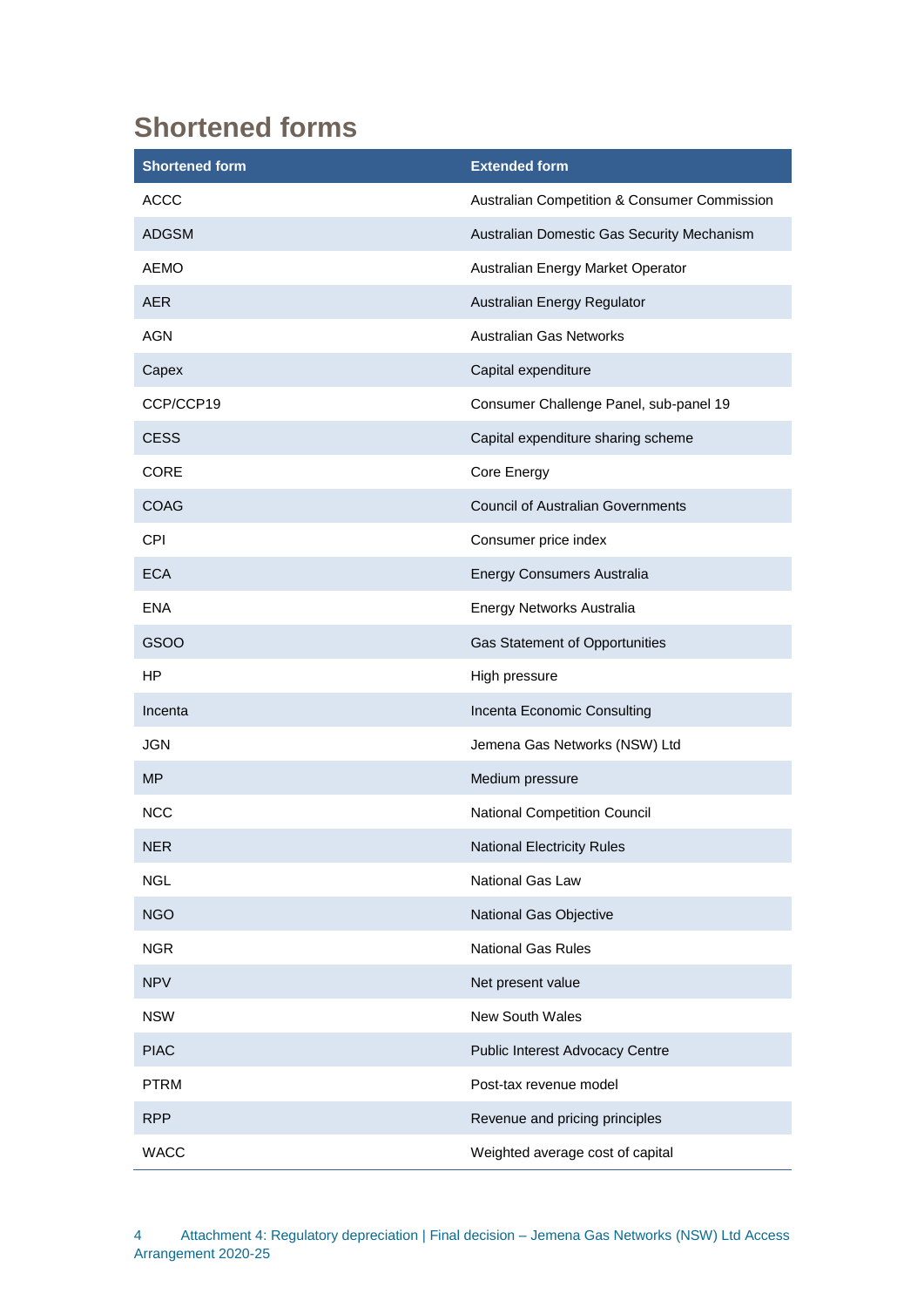# <span id="page-5-0"></span>**4 Regulatory depreciation**

When determining the total revenue for JGN, we include an allowance for the depreciation of the projected capital base (otherwise referred to as 'return of capital').<sup>1</sup> Regulatory depreciation is used to model the nominal asset values over the 2020–25 access arrangement period and the depreciation allowance in the total revenue requirement.<sup>2</sup>

This attachment outlines our final decision on JGN's annual regulatory depreciation allowance for the 2020–25 period. It also presents our final decision on the proposed depreciation schedules, including an assessment of the proposed standard asset lives<sup>3</sup> used for forecasting depreciation.

## <span id="page-5-1"></span>**4.1 Final decision**

Our final decision determines a regulatory depreciation allowance of \$444.2 million (\$ nominal) for JGN for the 2020–25 access arrangement period. This represents a reduction of \$0.6 million (or 0.1 per cent) from JGN's revised proposed regulatory depreciation allowance of \$444.8 million (\$ nominal). It is \$32.8 million (or 8 per cent) higher than the regulatory depreciation allowance determined in the draft decision. The key reason for the increase compared to our draft decision is due to our lower final decision expected inflation rate for the 2020–25 period.

The regulatory depreciation allowance is the net total of the straight-line depreciation less the inflation indexation of the capital base. The straight-line depreciation is impacted by our decision on JGN's opening capital base (attachment 2), forecast capital expenditure (capex) (attachment 5) and asset lives. Our final decision straightline depreciation for JGN is \$22.4 million lower that its revised proposal. This is mainly due to our decision to not accept JGN's proposed lower standard asset lives for new expenditure on pipeline assets.

The indexation on the capital base is impacted by our decision on JGN's opening capital base (attachment 2), forecast capex (attachment 5) and the expected inflation rate (attachment 3). Our final decision indexation on JGN's projected capital base is \$21.8 million lower than its revised proposal. This is largely because of our lower final decision expected inflation rate for the 2020–25 period of 2.27 per cent per annum compared to JGN's revised proposed expected inflation rate of 2.38 per cent per annum. The decrease in indexation has largely offset the decrease in straight-line depreciation (since indexation is deducted from the straight-line depreciation).

 $\overline{a}$ 

<sup>1</sup> NGR, r. 76(b).

<sup>&</sup>lt;sup>2</sup> The regulatory depreciation allowance is the net total of the straight-line depreciation less the inflation indexation of the capital base.

<sup>&</sup>lt;sup>3</sup> The term 'standard asset life' may also be referred to as 'standard economic life', 'asset life', 'economic asset life' or 'economic life'.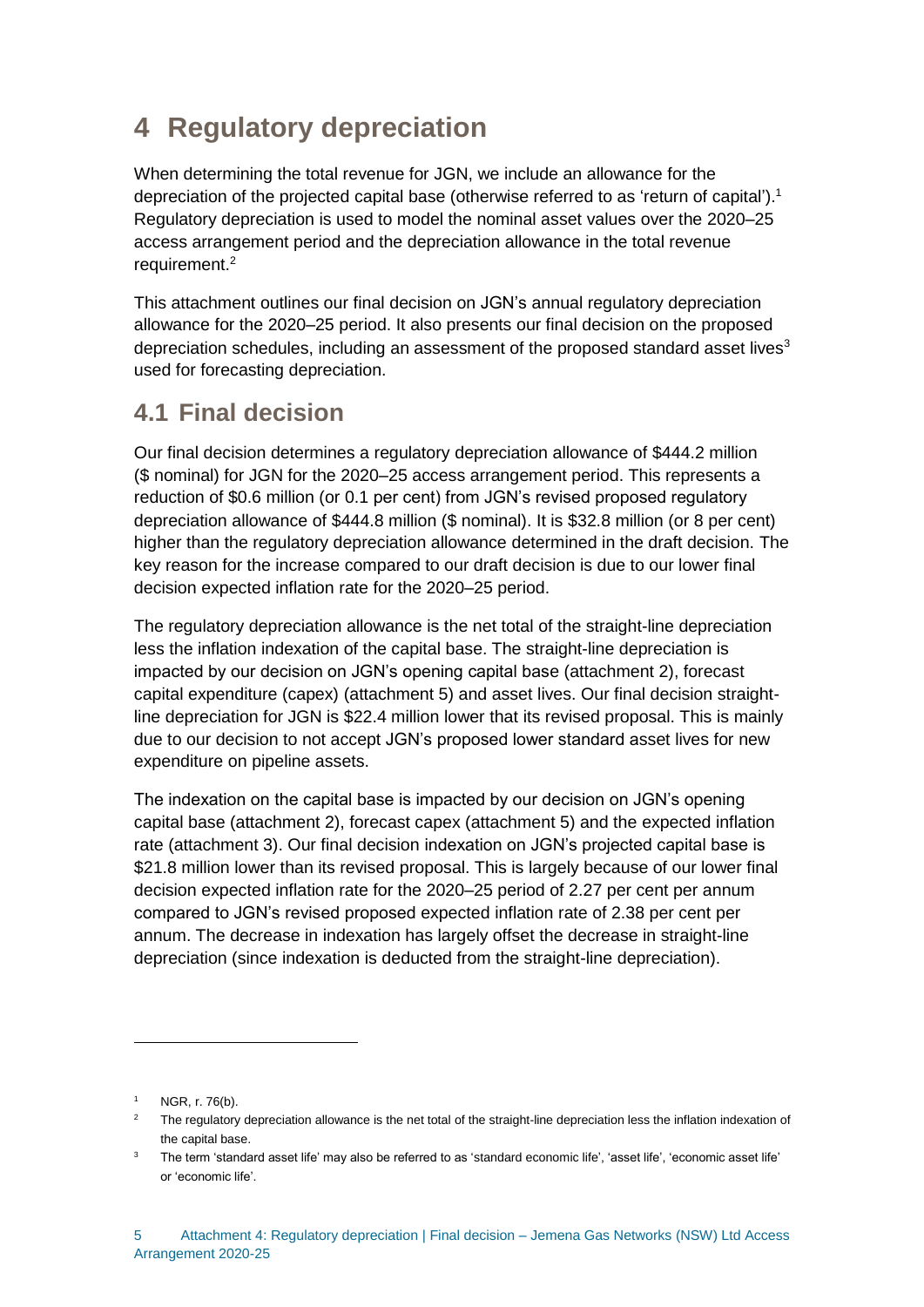In coming to our decision on JGN's straight-line depreciation:

- We accept JGN's revised proposed straight-line method to calculate regulatory depreciation, which is consistent with our draft decision.
- We accept JGN's revised proposed standard asset lives for the majority of its asset classes. However, we do not accept JGN's proposed reductions to the standard asset lives for new expenditure on 'Trunks',<sup>4</sup> 'HP mains', MP mains' and 'MP services'. Our final decision is to maintain the current standard asset lives for these asset classes, which is consistent with our draft decision.
- We accept JGN's revised proposal to apply the year-by-year tracking approach for implementing straight-line depreciation for its existing assets, consistent with our draft decision.<sup>5</sup> In accepting this approach, we have updated the year-by-year tracking calculations with actual consumer price index (CPI) data for 2019–20 which is now available.
- We accept JGN's revised proposed residual value of existing pigging and inline inspection costs for accelerated depreciation, consistent with our draft decision. However, we have updated these costs for 2019–20 actual CPI which has marginally decreased the residual value of existing pigging and inspection costs to  $$13.1$  million.<sup>6</sup>

Table 4.1 sets out our final decision on JGN's regulatory depreciation allowance over the 2020–25 period.

#### **Table 4.1 AER's final decision on JGN's regulatory depreciation allowance for the 2020–25 access arrangement period (\$ million, nominal)**

|                                          | 2020-21 | $2021 - 22$ | $2022 - 23$ | 2023-24 | $2024 - 25$ | Total |
|------------------------------------------|---------|-------------|-------------|---------|-------------|-------|
| Straight-line depreciation               | 150.1   | 162.4       | 173.1       | 185.9   | 174.3       | 845.7 |
| Less: indexation on opening capital base | 75.5    | 78.2        | 80.8        | 82.7    | 84.4        | 401.5 |
| <b>Regulatory depreciation</b>           | 74.6    | 84.2        | 92.3        | 103.1   | 89.9        | 444.2 |

Source: AER analysis.

<sup>4</sup> This includes the 'Trunk Wilton-Sydney', 'Trunk Sydney-Newcastle' and 'Trunk Wilton-Wollongong' asset classes. We note that JGN has not proposed any forecast capex for these asset classes for the 2020–25 access arrangement period.

<sup>&</sup>lt;sup>5</sup> This approach (in addition to grouping assets by type via asset classes) tracks the asset classes on a year-by-year basis.

The residual value was \$13.2 million in JGN's revised proposal.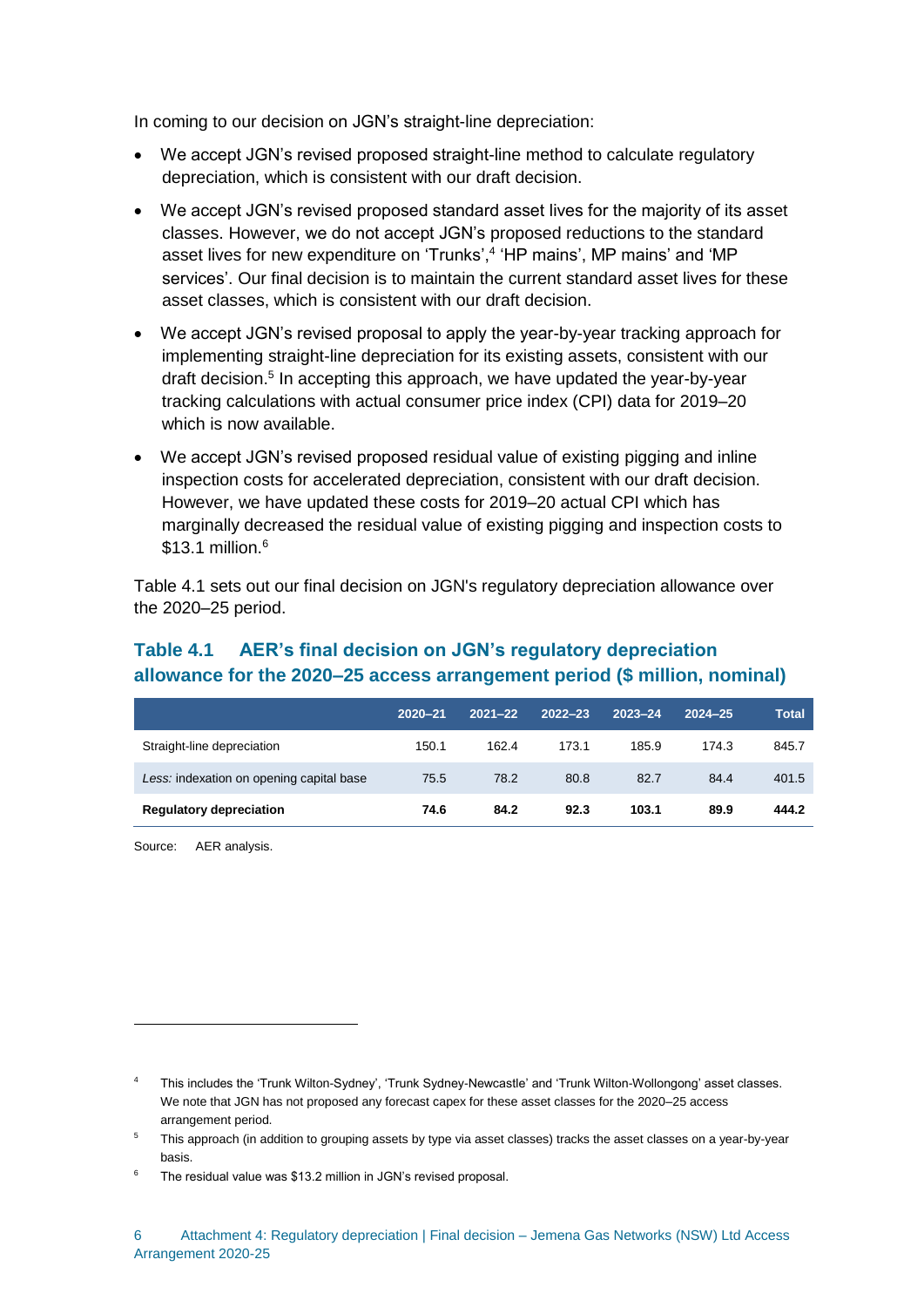#### **Standard asset lives for 2020–25 period**

For this final decision, we accept the majority of JGN's revised proposed standard asset lives. However, we do not accept JGN's revised proposed reductions to the standard asset lives for new expenditure in the following (pipeline) asset classes:

- 'Trunks' and 'HP mains' asset classes (proposed reduction to 50 years from the current 80 years)
- 'MP mains' and 'MP services' asset classes (proposed reduction to 30 years from the current 50 years).

In the draft decision, we accepted JGN's proposed standard asset life of 15 years (reduced from the current 20 years) for the 'Contract meters', 'Tariff meters' and 'Meter reading devices' asset classes. This is because we considered that JGN's proposed standard asset life reflects the expected economic life of the assets allocated to these asset classes. Further, the proposed standard asset life better aligned with those applied by other gas distributors for similar asset classes. Our final decision confirms this position and we therefore accept the shortened standard asset life of 15 years for these meter asset classes. We note that these asset classes contain approximately 21 per cent of JGN's revised proposed forecast capex for the 2020–25 period.

In the draft decision, we did not accept JGN's proposed reductions to the standard asset lives for new pipeline assets (it did not propose any changes to existing pipeline asset lives). In its revised proposal, JGN retained its proposed reductions to the standard asset lives for these asset classes. Table 4.2 sets out JGN's revised proposed changes to the standard asset lives and shows that about 62 per cent of its total revised proposed forecast capex for the 2020–25 period is allocated to these asset classes.

| <b>Asset class</b>            | <b>Current standard</b><br>asset lives | <b>Revised proposed</b><br>standard asset lives | Percentage of total forecast<br>capex allocated to asset<br><b>class</b> |
|-------------------------------|----------------------------------------|-------------------------------------------------|--------------------------------------------------------------------------|
| <b>Trunk Wilton-Sydney</b>    |                                        |                                                 |                                                                          |
| <b>Trunk Sydney-Newcastle</b> | 80                                     | 50                                              | 0%                                                                       |
| Trunk Wilton-Wollongong       |                                        |                                                 |                                                                          |
| HP mains                      | 80                                     | 50                                              | 13%                                                                      |
| MP mains                      |                                        |                                                 |                                                                          |
| <b>MP</b> services            | 50                                     | 30                                              | 49%                                                                      |

#### **Table 4.2 JGN's revised proposed reductions to pipeline standard asset lives (years)**

Source: JGN, *2020–25 Access Arrangement Proposal – Attachment 12.1 – PTRM*, January 2020.

JGN's proposal for reducing the economic lives of its pipeline asset classes is based on the concern that its network may not continue to operate in the long term. In response to this concern, JGN has proposed to recover new capex from consumers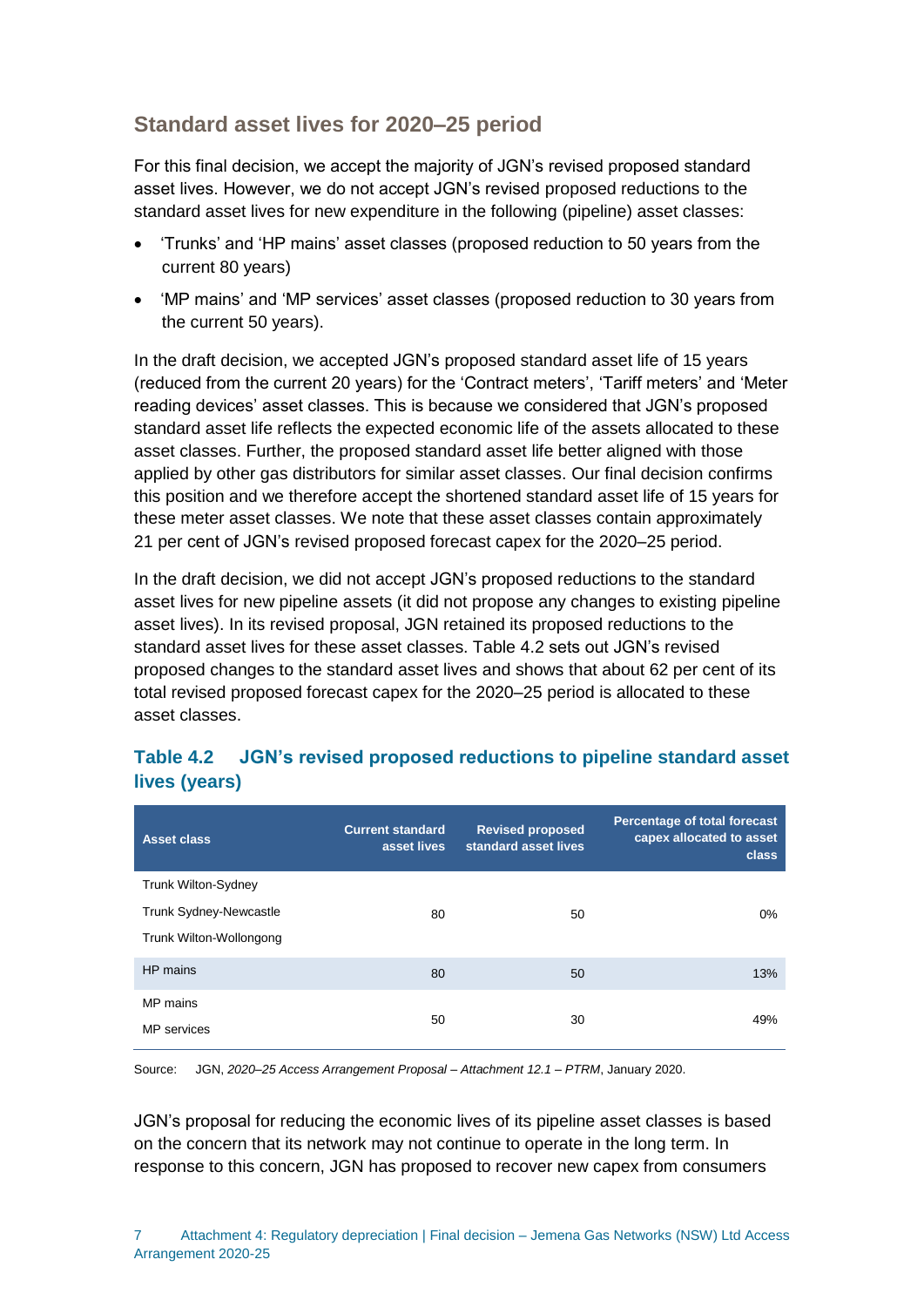more rapidly than the current approach. JGN proposed to do so by shortening the standard asset lives of its pipeline assets by 20 to 30 years. JGN submitted that this will reduce its risk associated with its new investments and preserve efficient investment incentives. This approach would result in higher prices for consumers in the short to medium term. Its impact in the long run would depend on how demand ultimately develops.

JGN's primary justification for this proposal is based on statements by the NSW Government proposing to move to net carbon zero by 2050 and its recent plan to lower greenhouse gases in NSW by 35 per cent by 2030. JGN has anticipated these announcements, along with its submissions about forecast gas supply, will result in substantial reductions in the use of gas in NSW and consequently the ongoing use of its network. It stated that failure to accept its proposal could see it curtail investment.

We have carefully considered JGN's submissions but we do not agree that its proposed reductions to the standard asset lives are warranted in this final decision. We have allowed accelerated depreciation under the National Gas Rules (NGR) where assets have become stranded in the past. We have also allowed a more limited number of cases where assets were expected to become stranded at a given date.

However, in JGN's case we do not agree with its assessment of the timing and extent of asset stranding on its network. While government mandated carbon emission policies could result in possible stranding of gas pipelines, there is currently limited evidence to suggest that the NSW Government is taking steps to discourage gas usage under its decarbonisation plans. If there is, at a later point in time, sufficient evidence that the expected economic life of JGN's pipeline assets are significantly shorter than their technical life, there are options available under the regulatory framework to provide JGN a reasonable opportunity to recover its efficient investment.

Appendix A of this Attachment sets out our detailed reasoning for not accepting JGN's proposed shorter asset lives for its pipeline assets, but in brief our key observations are:

- 1. The NSW Government has not adopted a position which is likely to end use of gas in NSW by 2050. Its plan provides a NSW economy-wide target for decarbonisation with no specific policies directed at curtailing gas consumption. Further, it has recently entered into a bilateral agreement with the Commonwealth Government to support the supply and development of gas in NSW.<sup>7</sup>
- 2. The Australian Energy Market Operator's (AEMO) latest forecasts show that gas consumption for residential and commercial consumers in NSW will remain stable until 2039 under all scenarios.<sup>8</sup>

 $\overline{a}$ 

<sup>7</sup> Prime Minister, Premier of New South Wales*, Media Release: NSW energy deal to reduce power prices and emissions*, 31 January 2020, accessed at https://www.pm.gov.au/media/nsw-energy-deal-reduce-power-pricesand-emissions

<sup>8</sup> AEMO, *2020 GSOO Publication– Gas Annual Consumption Total – Residential and Commercial – NSW*, March 2020, accessed at http://forecasting.aemo.com.au/Gas/AnnualConsumption/Total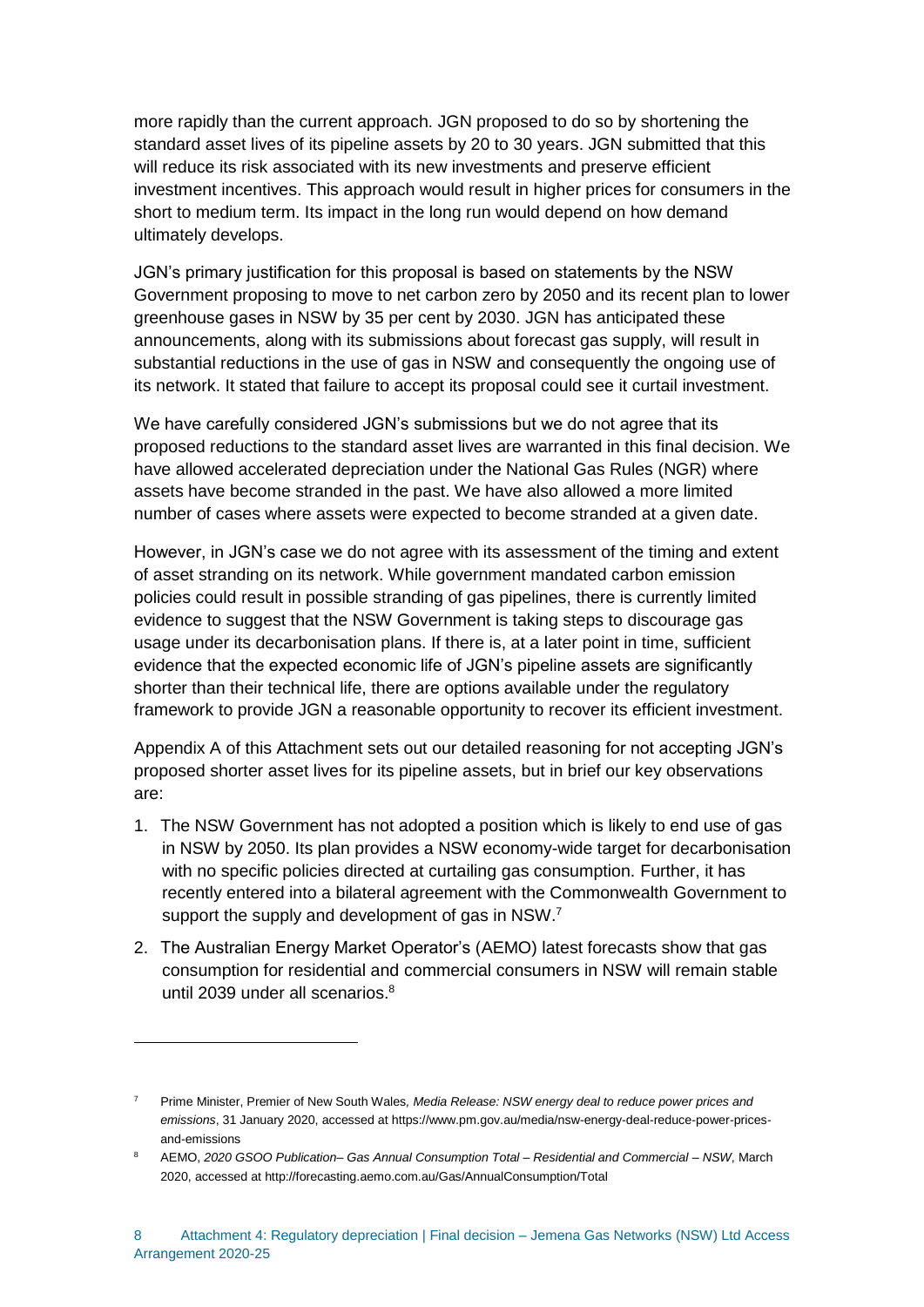- 3. There are potential opportunities for gas pipelines in assisting in the shift to a lower carbon future. The NSW Government is planning to set a target of up to 10 per cent hydrogen in the gas network by 2030 and has recognised the commercialisation of hydrogen as a key priority in its *Net Zero Plan Stage 1: 2020– 2030*. 9
- 4. JGN's forecast capex proposal is based on a 'business as usual' approach which is not consistent with an expectation of declining demand across its entire network. In particular, over 50 per cent of JGN's forecast capex relates to new demand (connections and augmentation), with many of these assets proposed to be subject to accelerated depreciation.<sup>10</sup>

Overall, based on the available evidence, we expect JGN's network to continue to provide services beyond 2050 with the assets in question continuing to be used beyond that time. Accordingly, we consider that JGN's proposed pipeline standard asset lives would result in a depreciation schedule that:

- would not be depreciated over the economic life of the pipeline asset classes.<sup>11</sup> This is because the proposed reductions to the standard asset lives do not reflect the expected economic lives of the assets associated with these asset classes. We consider that there is not sufficient evidence that the economic lives of the assets allocated to these asset classes would be significantly shorter than their current standard asset lives. Therefore, the depreciation schedule for these asset classes should not be adjusted as the proposed reduced standard asset lives do not reflect the expected economic lives for these asset classes.<sup>12</sup>
- would not lead to tariffs varying, over time, in a way that promotes efficient growth in the market for reference services.<sup>13</sup> This is because there is insufficient evidence that the proposed shorter standard asset lives would reflect the expected economic lives of these asset classes. Therefore, JGN's proposed reduction to the standard asset lives, based on the evidence provided, is likely to result in network tariffs being set above the efficient cost for providing reference tariffs in the access arrangement period.

Overall, we are not satisfied that the proposed reductions to the standard asset lives will promote the long term interests of consumers and contribute to the achievement of the National Gas Objective (NGO).

Table 4.3 sets out our final decision on the standard asset lives for JGN over the 2020–25 access arrangement period. We are satisfied the standard asset lives approved in this final decision will result in a depreciation schedule that reflect the

<sup>9</sup> NSW Government Department of Planning, Industry and Environment, *Net Zero Plan Stage 1: 2020–2030*, March 2020, p. 30.

<sup>10</sup> JGN, *2020–25 Revised proposal – Attachment 8.3 – Incenta – Using asset lives to manage stranded asset risks,* January 2020, p. 9; JGN, *2020–25 Revised proposal – Attachment 4.1 – Capex Model*, January 2020.

<sup>11</sup> NGR, r. 89(1)(b).

 $12$  NGR, r. 89(1)(c).

 $13$  NGR, r. 89(1)(a).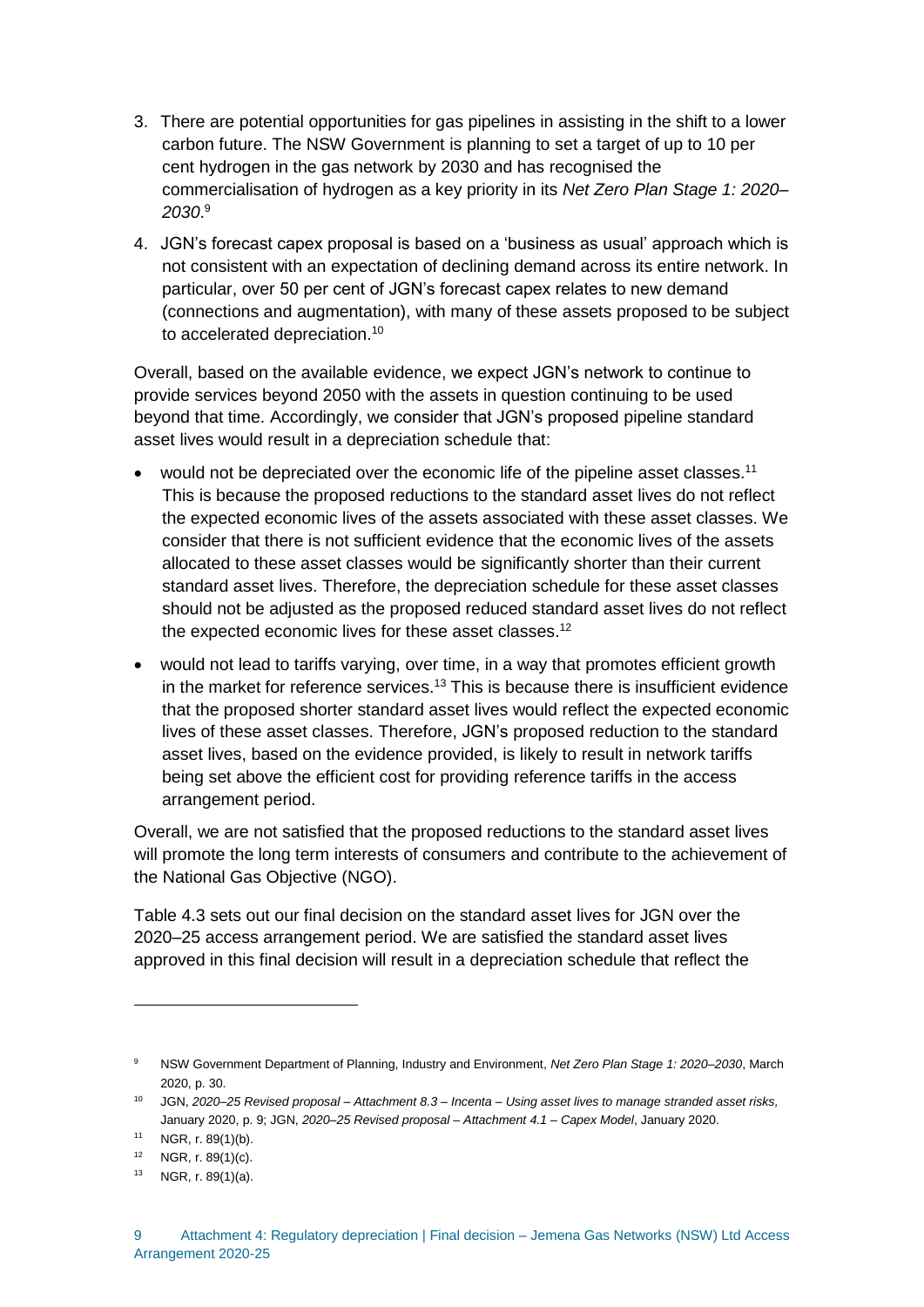depreciation criteria of the NGR, taking into account the NGO, and revenue and pricing principles (RPP).

| <b>Asset class</b>                    | <b>Standard asset life</b> |
|---------------------------------------|----------------------------|
| Trunk Wilton-Sydney                   | 80.0                       |
| Trunk Sydney-Newcastle                | 80.0                       |
| Trunk Wilton-Wollongong               | 80.0                       |
| Contract meters                       | 15.0                       |
| Fixed plant - distribution            | 50.0                       |
| HP mains                              | 80.0                       |
| HP services                           | 50.0                       |
| MP mains                              | 50.0                       |
| MP services                           | 50.0                       |
| Meter reading devices                 | 15.0                       |
| Country POTS                          | 50.0                       |
| <b>Tariff meters</b>                  | 15.0                       |
| Computers - IT infrastructure         | 5.0                        |
| Fixed plant                           | 10.0                       |
| Furniture                             | 10.0                       |
| Land                                  | n/a                        |
| Low value assets                      | 10.0                       |
| Mobile plant                          | 10.0                       |
| Vehicles                              | 6.0                        |
| Existing pigging and inspection costs | n/a                        |
| Leasehold improvements                | 10.0                       |
| <b>Buildings</b>                      | 48.0                       |
| Software - Inhouse <sup>a</sup>       | 5.0                        |
| Equity raising costs <sup>b</sup>     | 40.3                       |

**Table 4.3 AER's final decision on the standard asset lives (years)**

Source: AER analysis.

a This asset class was previously named 'Software'. It has been renamed for clarity.

b For this final decision, the forecast capex determined for JGN does not meet a level to trigger any benchmark equity raising costs. JGN has calculated the standard asset life for equity raising costs based on the weighted average of the standard asset lives of the asset classes (using the net forecast capex as weights). This is consistent with the approach we have applied in our recent decisions for other network service providers.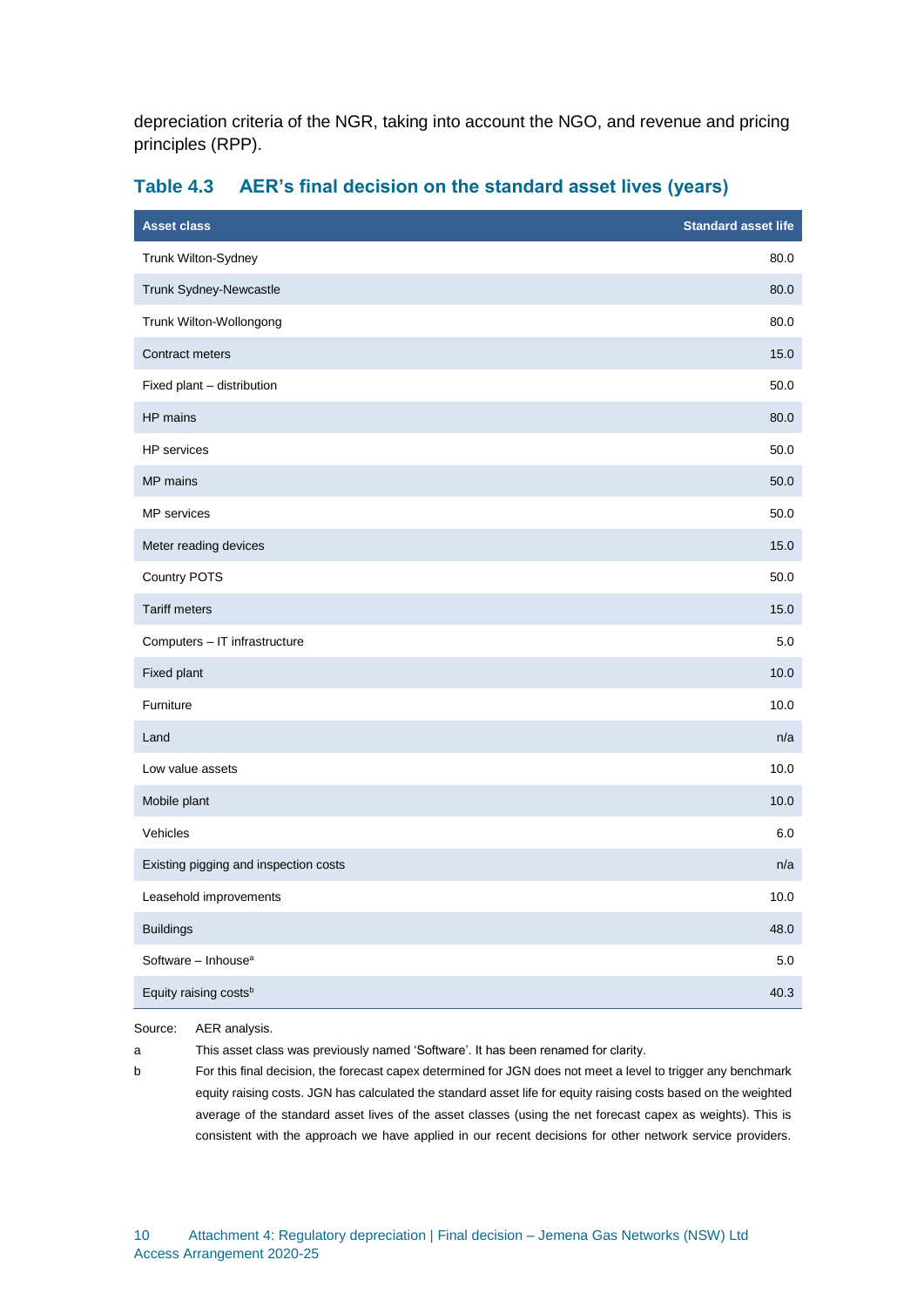Therefore, we have updated the standard asset life for this asset class to reflect our final decision on the forecast capex and standard asset lives for the asset classes.

n/a Not applicable. We have not assigned a standard asset life to the 'Land' asset class because it is a nondepreciating asset. We have not assigned a standard asset life to the 'Existing pigging and inspection costs' asset class as we do not expect any forecast capex to be allocated to it for the 2020–25 period. This is because the pigging and inspection costs will be expensed going forward from the start of the 2020–25 period. Instead, the residual value for this asset class will be fully depreciated over the 2020–25 period.

## <span id="page-11-0"></span>**4.2 Assessment approach**

 $\overline{a}$ 

We did not change our assessment approach for regulatory depreciation from our draft decision. Attachment 4 (section 4.3) of our draft decision details that approach.<sup>14</sup>

<sup>14</sup> AER, *JGN 2020–25 Access arrangement – Draft decision – Attachment 4 – Regulatory depreciation*, November 2019, pp. 9–13.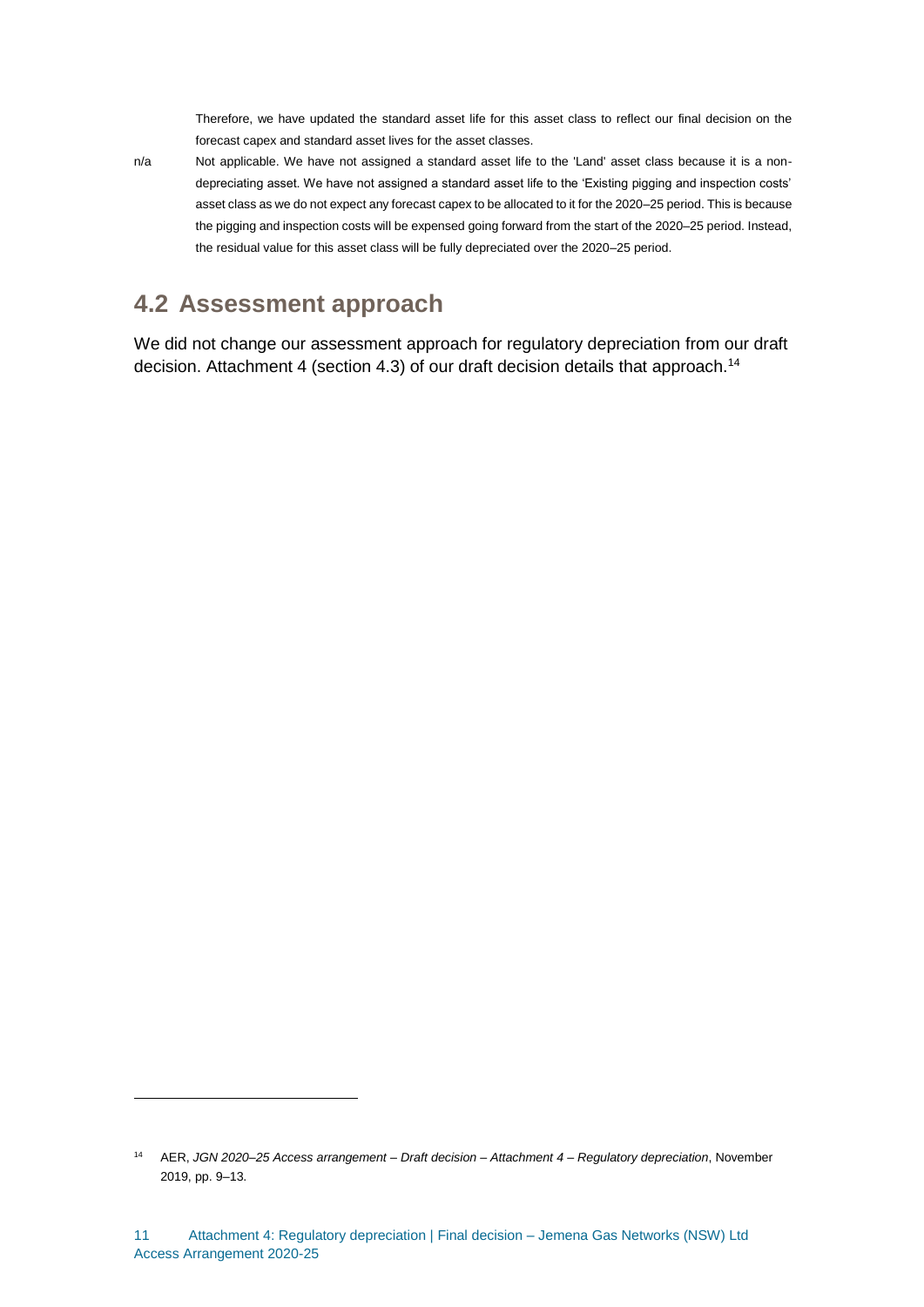# <span id="page-12-0"></span>**A Accelerated depreciation of pipeline assets**

This Appendix discusses the key concerns raised by JGN and its consultants, and sets out our assessment of these matters. We have considered all the material presented by JGN in respect of its proposal for reducing the standard asset lives of its pipeline asset classes. The additional information submitted by JGN and its consultants for the revised proposal has not persuaded us to change our position from the draft decision.

## <span id="page-12-1"></span>**A.1 Stranding risk and the depreciation criteria**

JGN's consultant Incenta Economic Consulting (Incenta) stated that the AER has accepted that 'stranded asset risk is not compensated via the [regulatory] regime'.<sup>15</sup> However, we consider that there is effectively no stranding risk from underutilised assets in the current regulatory regime.<sup>16</sup> Although an asset may become unused (or underutilised) on one part of the network, other consumers in other areas will continue to cover the residual costs of these assets.<sup>17</sup> We are also required by the NGR to allow the business to recover the full costs of its assets,<sup>18</sup> and apply a net present value (NPV) neutral approach so the business is compensated for its investment.

A normal expected return is achieved through the return on capital allowance we approve. As discussed in the draft decision, we consider the difference in exposure to systematic risk between gas pipelines and electricity network businesses are sufficiently similar to reasonably justify the same rates of return across electricity and gas networks.<sup>19</sup> We consider that our rate of return allowance promotes consumers' long term interests by providing sufficient incentive for efficient investment.

JGN noted rule 85 of the NGR on capital redundancy as a source of stranding risk within the regulatory framework.<sup>20</sup> We consider that there would be a narrow range of circumstances in which this rule would be used—in particular, we might consider stranding assets under rule 85 if a significant proportion of the capital base was impacted and we were satisfied the assets in question would become completely unused by a given date. Given the integrated nature of networks, it is unlikely a significant proportion will become completely unused at the same time.

<sup>15</sup> JGN, *2020–25 Revised proposal – Attachment 8.3 – Incenta – Using asset lives to manage stranded asset risks,* January 2020, p. 3.

<sup>16</sup> We have argued a similar position in respect of electricity networks. AER, *Final decision, AusNet Services transmission determination 2017–2022 Attachment 5 – Regulatory depreciation*, April 2017, p. 10.

<sup>&</sup>lt;sup>17</sup> Stranding risk is a feature of competitive markets. Some regulatory approaches attempt to replicate competitive market outcomes. In this matter, however, our approach does not. The risk is shared between consumers so as to encourage long term investment.

<sup>18</sup> NGR, r. 89(1)(b).

<sup>19</sup> AER, *JGN 2020–25 Access arrangement – Draft decision – Attachment 4 – Regulatory depreciation*, November 2019, p. 18.

<sup>20</sup> JGN, *2020–25 Revised Proposal – Attachment 8.2 – Changes to asset lives for new investments,* January 2020, fn. 29 and table 3-3.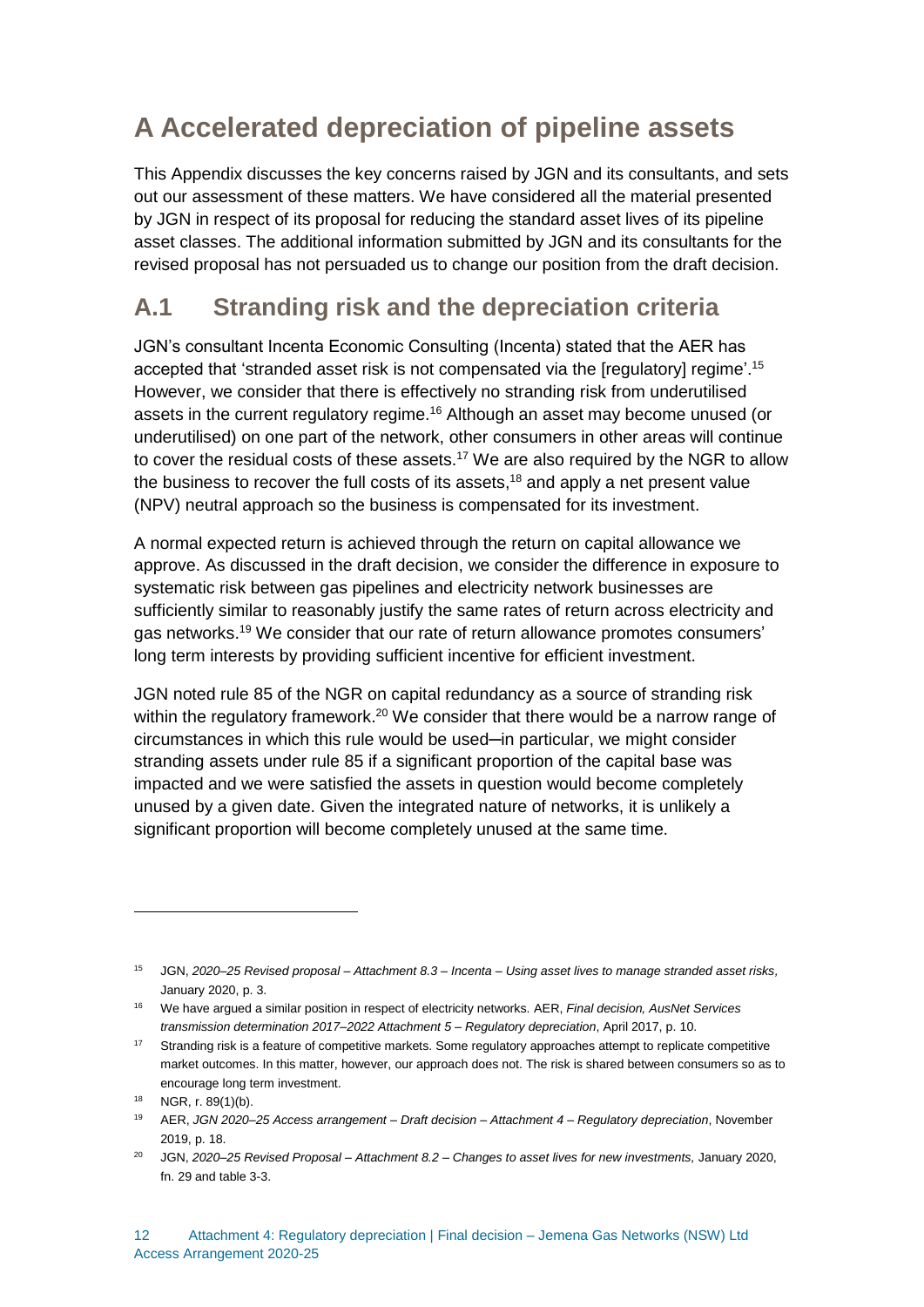Although it is possible to develop a mechanism under the NGR that shares some costs of potential declining demand while allowing the recovery of the costs of the assets over their economic life, we have not had to consider such a mechanism to date and do not expect to develop such a mechanism for JGN for the foreseeable future, given the evidence discussed below.<sup>21</sup> The possibility that such a mechanism may be used in the future, of itself, does not require immediate action to be taken. There is a threshold of certainty to be met before we head down that path. The circumstances in which such a mechanism is needed is likely to require far broader issues to be addressed beside the depreciation profile.

JGN and Incenta also stated the NGR allowed depreciation to act as a dynamic factor.<sup>22</sup> Energy Networks Australia (ENA) supported JGN's view on this issue.<sup>23</sup> JGN's proposal would raise the level of real straight-line depreciation on the asset classes in question by between 60 to 67 per cent. JGN has not justified the significance of these changes based on the nature of the specific assets as required by the depreciation criteria but rather focused on the overall impact on its revenues (about 1 per cent per annum for the next thirty years, which JGN submitted as modest). JGN's revised proposal suggested demand would end for each of the pipeline asset classes at different times from 2050 to 2075.<sup>24</sup> Existing assets are proposed to reach the end of their technical lives, with the longest lived asset expected to expire in 2100. It would be inconsistent with the depreciation criteria<sup>25</sup> to approve some economic lives based on an expectation of demand ceasing by 2050, but then allowing other economic lives for similar assets to continue to 2100.<sup>26</sup>

Having a dynamic depreciation allowance provides little certainty to consumers who are making their own long-term decisions in response to prices, and can create future cash flow problems for the business. The experience in the UK is informative in this regard. It was observed that the proportion of assets subject to accelerated depreciation increased in one decision in part because of previous accelerated depreciation had worsened future cash flows.<sup>27</sup>

<sup>21</sup> Incenta also observed we had never proposed such a mechanism. JGN, *2020–25 Revised proposal – Attachment 8.3 – Incenta – Using asset lives to manage stranded asset risks,* January 2020, fn.13.

<sup>22</sup> JGN, *2020–25 Revised Proposal – Attachment 8.3 – Incenta – Using asset lives to manage stranded asset risks,* January 2020, p. 4; JGN, *2020–25 Revised Proposal – Attachment 8.2 – Changes to asset lives for new investments,* January 2020, p. 33.

<sup>23</sup> ENA, *Submission on JGN 2020–25 access arrangement*, 13 February 2020, p. 1.

<sup>&</sup>lt;sup>24</sup> These dates are based on considering assets acquired at the start and end of the 2020–25 access arrangement period and using the longest and shortest proposed standard asset life for the asset classes in question. For example, HP mains assets acquired in 2019–20 are proposed to reach the end of their economic lives in 2100.

<sup>&</sup>lt;sup>25</sup> NGR, r. 89(1)(b).

<sup>&</sup>lt;sup>26</sup> A consistent approach could have argued demand for all assets (new and existing) will end in 2050. The revenue impact of such a consistent approach is greater than the current proposal which relies on a similar argument that demand eases by 2050. Assessment of forecast capex would also be significantly impacted by such a proposal, with the current proposal already giving rise to inconsistencies, as discussed in section [A.4.](#page-24-0)

<sup>27</sup> AER, *Access arrangement final decision, APA GasNet Australia (Operations) Pty Ltd, 2013–17, Part 2*, March 2013 pp. 115–116.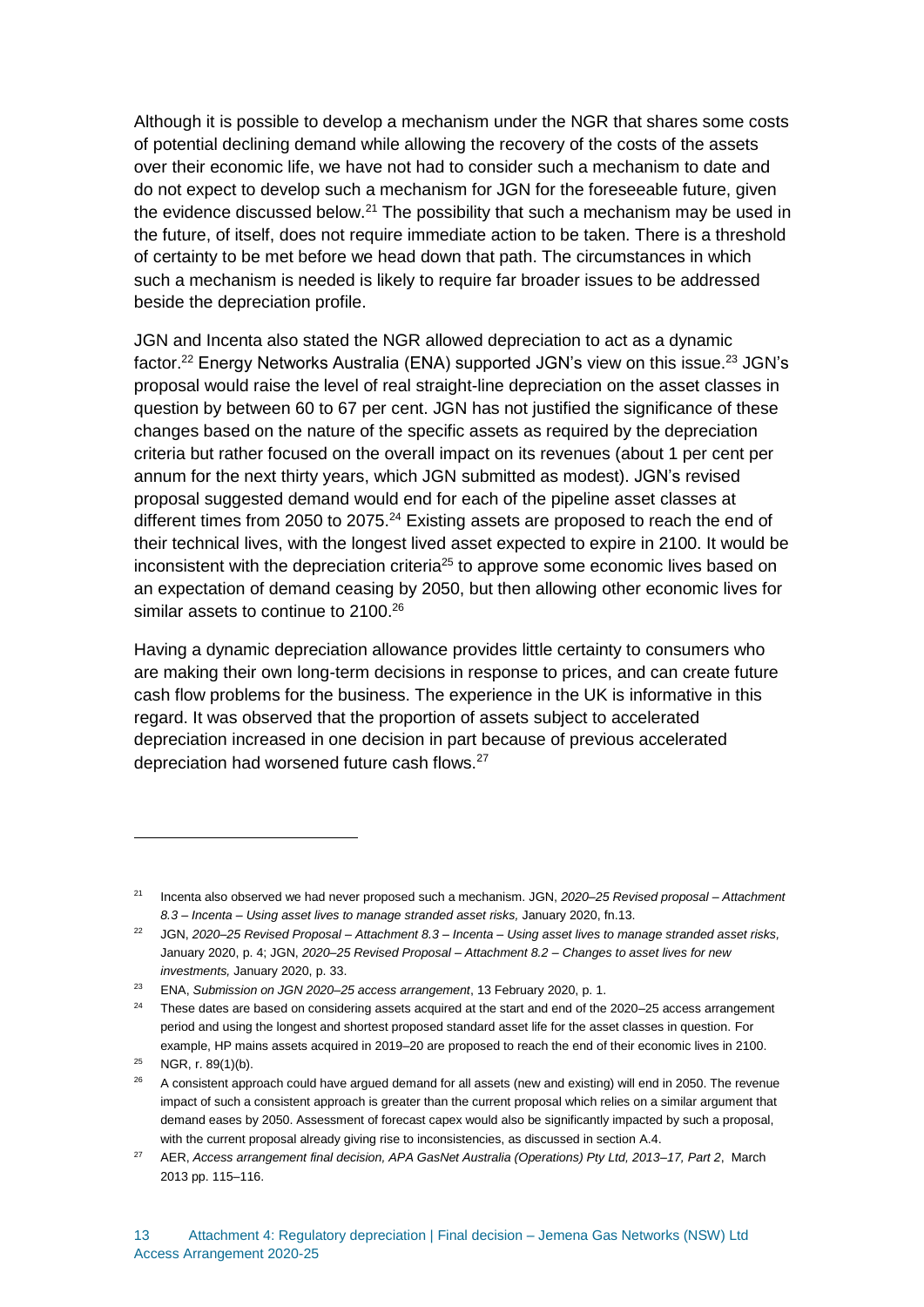Submissions also expressed concerns with viewing depreciation in a dynamic manner. Origin Energy stated it would be particularly concerned if a situation was to arise where the economic lives of assets are continuously reviewed in response to potential upcoming events.<sup>28</sup> It stated that this would not only be destabilising for industry and consumers but would also add unnecessary complexity and uncertainty to the regulatory process.<sup>29</sup> TRAC partners were also concerned the approach would be applied to existing assets in subsequent reviews and noted that during consumer engagement JGN indicated that this was very likely.<sup>30</sup>

## <span id="page-14-0"></span>**A.2 Evidence for declining demand**

In the draft decision, we stated there was insufficient evidence to support the forecast outcomes or approaches JGN proposed at this time. No additional information provided by JGN since the draft decision provides us with greater certainty or alternative approaches to consider. A number of submissions also suggested there was too much uncertainty to change existing approaches and introduce accelerated depreciation at this time.<sup>31</sup>

We have previously allowed accelerated depreciation in a number of circumstances.<sup>32</sup> However, we do expect the proposal to be targeted and well supported by appropriate evidence. As we have stated in other decisions, $33$  and will do so again here, there is a significant burden of proof needed for demand factors to dominate a decision on the relevant economic lives of assets. In this regard, capex is typically only approved by us on the basis that the asset will be used for its technical life.<sup>34</sup> We need convincing evidence of a significant and persistent decrease in demand to consider a broad approach to accelerated depreciation for an entire network.<sup>35</sup> Our assessment of the key evidence presented by JGN is below.

<sup>28</sup> Origin Energy, *Submission on JGN 2020–25 access arrangement*, 17 February 2020, p. 2.

<sup>&</sup>lt;sup>29</sup> We consider that JGN's approach would indeed significantly change the way we do, not only our depreciation assessment, but also capex assessments. This latter aspect is discussed in section A.4 and capex Attachment 5.

<sup>30</sup> TRAC partners, *Submission on JGN 2020–25 access arrangement*, 17 February 2020, p. 11.

<sup>31</sup> Origin Energy, *Submission on JGN 2020–25 access arrangement*, 17 February 2020, p. 2; CCP19, *Submission on JGN 2020–25 access arrangement*, 17 February 2020, p. 30.

 $32$  Appendix A to Attachment 4 of the draft decision set out a number of examples.

<sup>33</sup> AER, *Final Decision, AusNet Services transmission determination 2017–2022 Attachment 5 – Regulatory depreciation*, April 2017, pp. 10–13.

<sup>&</sup>lt;sup>34</sup> Reducing the asset life below its technical life clearly increases the annualised cost of the asset. There is currently a presumption that when capex is approved the benefits to consumers exceed the costs. Raising the costs through accelerated depreciation, while the benefits are unchanged, clearly changes the cost/benefit trade off and make approval of capex more uncertain.

<sup>&</sup>lt;sup>35</sup> As noted above, we may then also have to consider development of a mechanism under rule 85(4) of the NGR.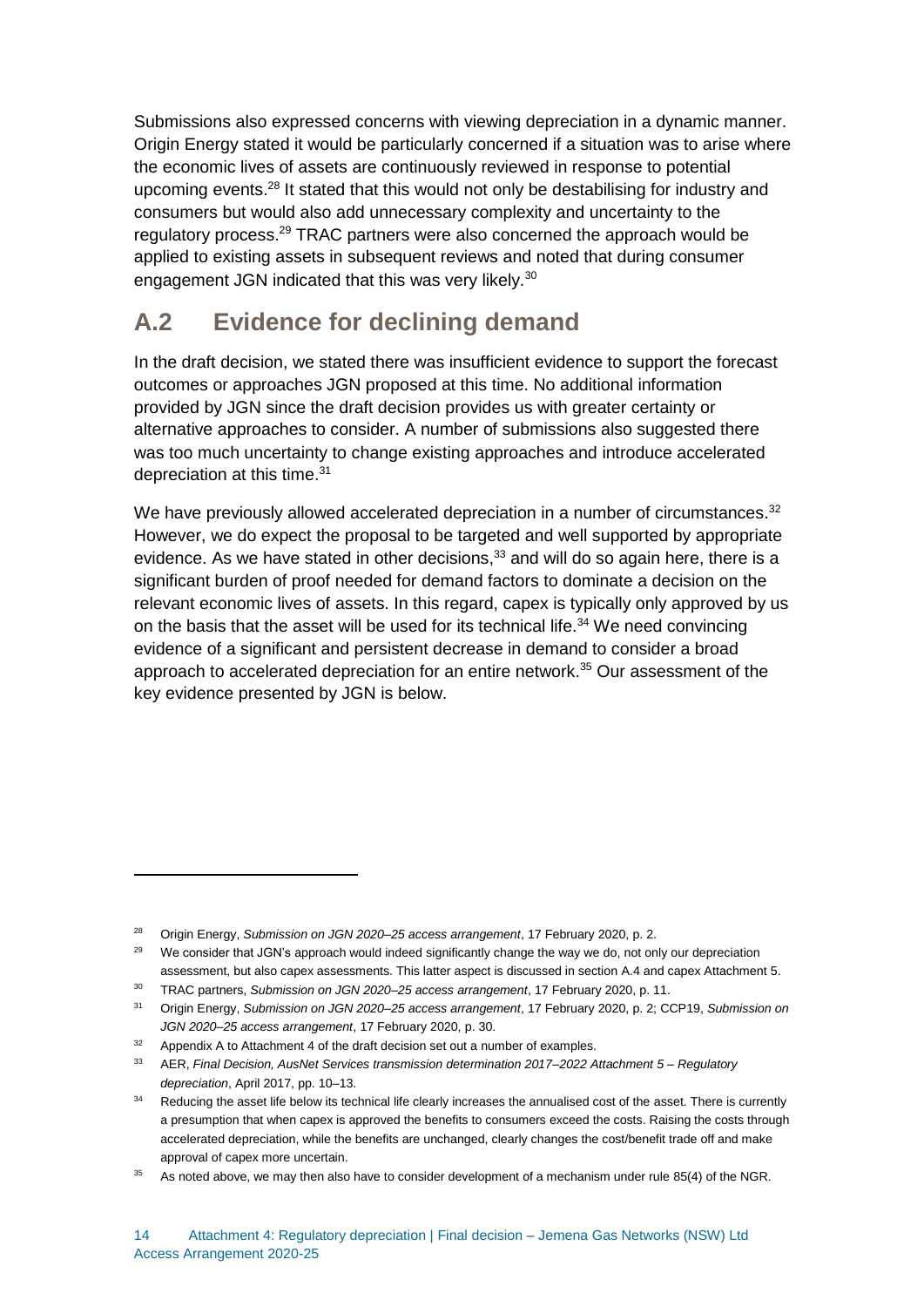### <span id="page-15-0"></span>**A.2.1 Decarbonisation**

JGN's proposal stated the NSW Government's aspirational 2050 carbon neutral target will see demand for gas declines significantly in NSW.<sup>36</sup> We did not accept this view in the draft decision, nor do we do so for our final decision.

JGN submitted in its revised proposal that there has been a 'rapid acceleration' of the policy move towards decarbonisation since the initial proposal and that government policy is biased against natural gas. JGN stated that the uncertainty about the impact of decarbonisation policies on gas networks has now been removed because the NSW Government has committed to lowering greenhouse gases by 35 per cent by 2030.<sup>37</sup>

Despite this statement, we have not seen any evidence which suggests that the NSW Government is taking steps to discourage gas usage in NSW under its decarbonisation policies. On the contrary, recent developments suggest that gas could be used as the transition fuel to lower carbon emissions. In January 2020, the Commonwealth and NSW Governments announced a \$2 billion bilateral agreement for investing in energy initiatives that would reduce emissions while ensuring consumer affordability and energy grid reliability is maintained. Under this agreement, the NSW Government made the commitment to inject an additional 70 PJ of gas into the east coast market.<sup>38</sup> A number of submissions also noted this development.<sup>39</sup>

In March 2020, the NSW Government released its *Net Zero Plan Stage 1: 2020–2030* which explains how it plans to achieve its targets for 35 per cent carbon emission reductions by 2030 and net zero emissions by 2050.<sup>40</sup> The plan focuses on investing in technologies that reduce emissions in a manner than grows the economy and supports jobs in regional area.<sup>41</sup> The NSW Government has not proposed or implemented any measure under its action plans for each of the above priorities that would appear to impact on the usage of gas, and therefore the services provided by JGN's gas network.

<sup>36</sup> JGN, *2020–25 Access Arrangement Proposal – Attachment 7.10 – Proposed changes to asset lives for new investments*, June 2019, pp. 4–11.

<sup>37</sup> JGN, *2020–25 Revised Proposal – Attachment 8.2 – Changes to asset lives for new investments,* January 2020, p. 12.

<sup>38</sup> Prime Minister, Premier of New South Wales*, Media Release: NSW energy deal to reduce power prices and emissions*, 31 January 2020, accessed at https://www.pm.gov.au/media/nsw-energy-deal-reduce-power-pricesand-emissions

<sup>39</sup> ECA, *Submission on JGN 2020–25 access arrangement*, 17 February 2020, p. 3; TRAC Partners, *Submission on JGN 2020–25 access arrangement*, 17 February 2020, p. 10; CCP19, *Submission on JGN 2020–25 access arrangement*, 17 February 2020, p. 22.

<sup>&</sup>lt;sup>40</sup> The plan is financially supported by the bilateral agreement between the Commonwealth and NSW Government mentioned above. Energy NSW, *NSW to lead the nation on emissions reduction*, 14 March 2020, accessed at https://energy.nsw.gov.au/nsw-lead-nation-emissions-reduction

<sup>41</sup> NSW Government Department of Planning, Industry and Environment, *Net Zero Plan Stage 1: 2020–2030*, March 2020.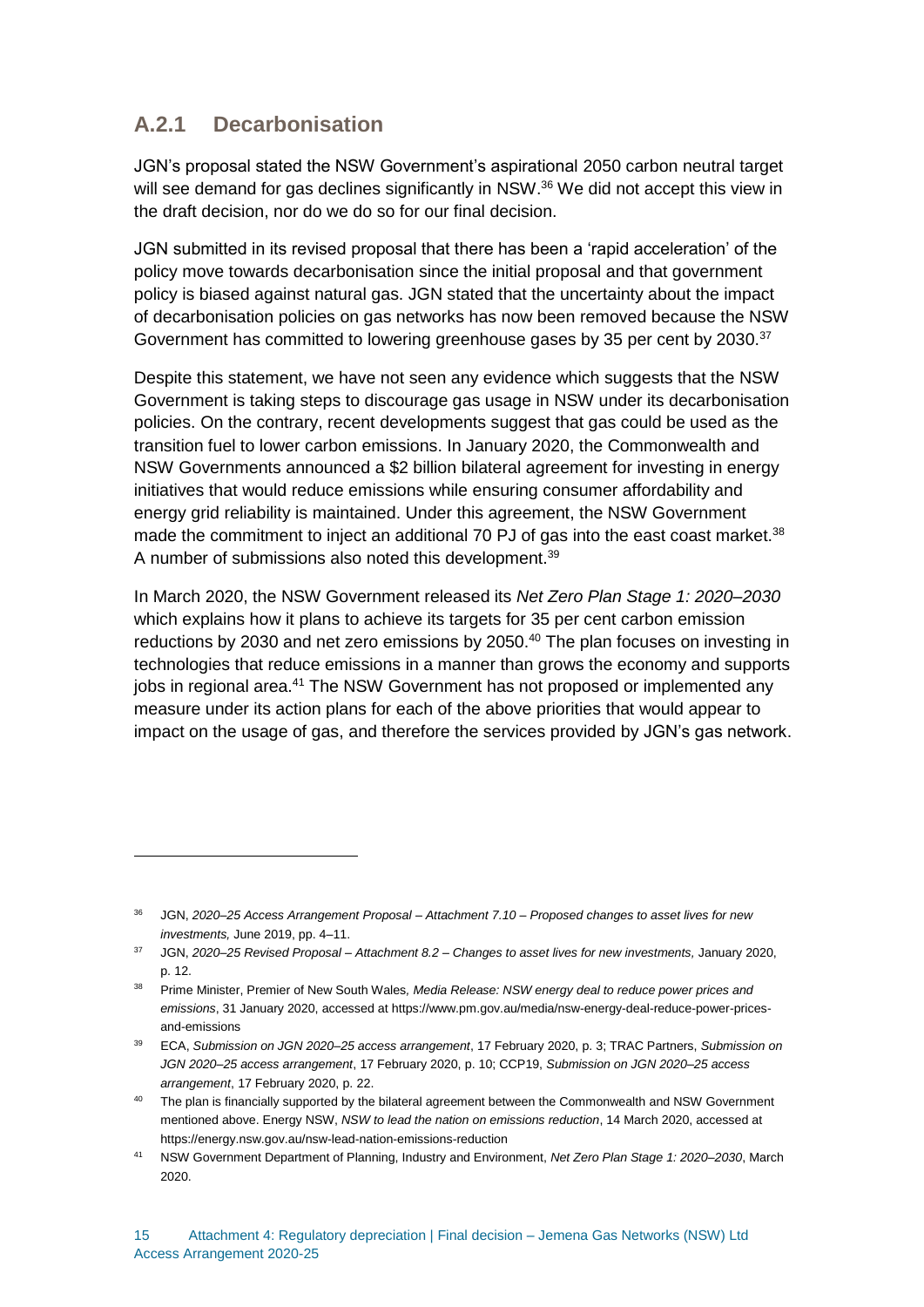On the contrary, some of the investments identified in the *Plan* could positively impact JGN, such as:

- capturing methane from underground mines and using it on-site or via the gas system to help offset emissions from gas usage by residents and businesses across NSW<sup>42</sup>
- making the existing natural gas supply 'greener' through the injection of hydrogen and biogas.<sup>43</sup>

Further, JGN's revised proposal included a report by the NSW business chamber which stated that 'natural gas is a bridge to a cleaner energy future for NSW'.<sup>44</sup> It further noted that gas-fired power generation lowers greenhouse gas emissions by 31 to 50 per cent and supports the transition to renewables by providing reliable dispatchable power when wind or solar are unavailable.<sup>45</sup>

In light of this information, we consider it would be unreasonable to assume that JGN faces a 'catastrophic' risk<sup>46</sup> due to the Government's decarbonisation policies. We consider that the existence of a carbon emissions reduction target does not automatically equate to a bias against gas without clear policy direction from the Government. In fact, recent developments show that there is an expectation that gas will play a role to achieve emission reductions. This shows that JGN's assumption that the NSW Government's emission reductions targets will result in a rapid decline in gas demand in NSW, which underpins JGN proposal for accelerated depreciation, is therefore unreasonable.

### <span id="page-16-0"></span>**A.2.2 Competition with electricity**

In its revised proposal, JGN submitted government policies are generally biased towards electricity. It submitted that gas is a 'fuel of choice' in NSW and therefore, incentives that enhance the cost competitiveness of electric appliances, and use of electricity via roof top-solar and batteries, put at risk existing investments in the NSW gas distribution network.<sup>47</sup>

We consider that JGN has overstated the cross-price elasticity of residential and small business gas users in NSW.<sup>48</sup> While some large industrial gas users may have bypass

 $42$  Ibid. p. 22. The plan notes that methane released during coal mining is a potential energy source equal to the entire residential gas use in NSW each year.

<sup>43</sup> Ibid. pp. 29-30.

<sup>44</sup> JGN, *2020–25 Revised Proposal – Attachment 8.8– EnergyQuest - Running on empty: How to keep NSW fuelled for the future,* January 2020, p. 2.

<sup>45</sup> Ibid. p. 6.

<sup>46</sup> JGN, *2020–25 Revised Proposal – Attachment 2.1– bd infrastructure report on asset lives workshop,* January 2020, p. 6.

<sup>47</sup> JGN, *2020–25 Revised Proposal – Attachment 8.2 – Changes to asset lives for new investments,* January 2020, p. 12.

<sup>48</sup> For example, for the 2018 remittal calculations for JGN an own price elasticity of -0.3 (or -0.11 once the proportion of network charges in the total gas bill was accounted for) was accepted by the AER, which is relatively inelastic.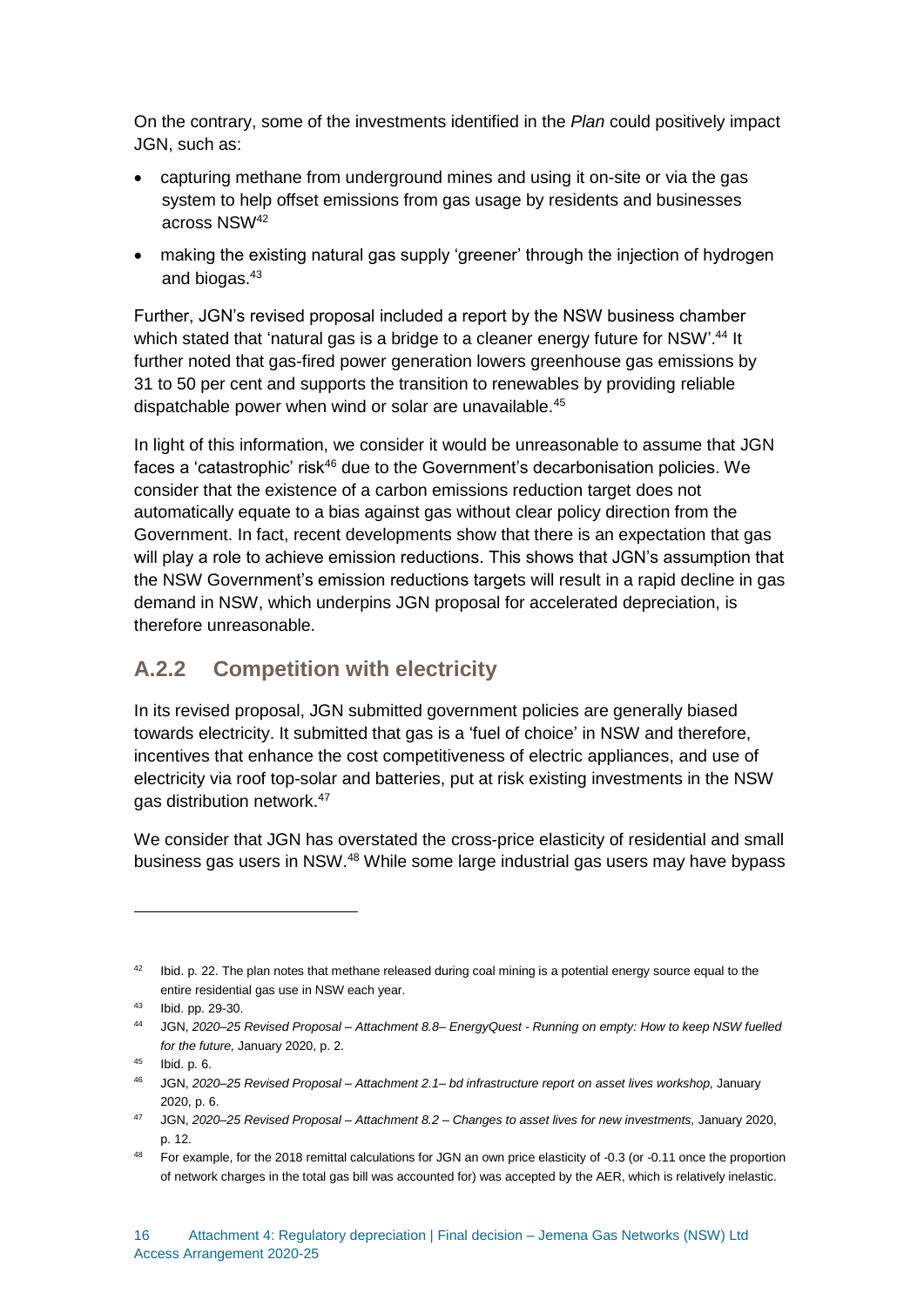opportunities (and prudent discounts offer a means to address this issue), the majority of consumers have limited opportunities to substitute electricity for gas. The declaration under the National Gas Law (NGL) of JGN's gas network as a regulated service reflects that the scope for competition in JGN's services is considered limited. We consider there is little incentive for JGN's consumers to disconnect from its network in large quantities, although electricity may provide an alternative fuel source for some gas consumers.

A report by Deloitte Access Economics on behalf of the ENA concluded that there are a variety of decarbonised gas options that are likely to be cost competitive with electrification over the long term.<sup>49</sup> Accordingly, a shift completely away from gas networks does not appear to be a very likely outcome given there are significant barriers to prevent switching between fuel sources.<sup>50</sup> Further, the report found that replacing gas with electricity is difficult as electricity networks would need to be augmented to allow a large number of gas customer to switching to electricity. This would also increase the cost of electricity.<sup>51</sup> It is difficult to conclude how government policies that support investments in the electricity market will materially affect gas networks. Further, if such competitive pressures on JGN's network exists, we consider that raising gas prices through applying accelerated depreciation for the next 30 years would be counter-intuitive in improving the competitiveness of gas.

## <span id="page-17-0"></span>**A.2.3 Gas supply shortage in NSW**

JGN's revised proposal submitted that NSW will face gas supply shortfalls as early as 2025.<sup>52</sup> In our draft decision, we considered any shortfall may be mitigated by a number of domestic supply solutions currently under consideration. We confirm this view in our final decision. While we recognise that insufficient gas supply may lead to rising gas prices in the future, it does not mean demand would reduce dramatically given the relatively low price elasticity of demand for monopoly network services.

Moreover, the extent of any shortage remains uncertain. A number of recent developments suggest improving domestic supply for natural gas in NSW, including:

• the NSW Government stated that if the Narrabri coal seam gas proposal is not approved, it would enable the importation of gas by facilitating the construction of gas import terminals in Port Kembla or Newcastle as an alternative<sup>53</sup>

See AER, *JGN Final decision Access arrangement 2015-20 - Remittal Actual volumes scenarios*, February 2019, Elasticity sheet.

<sup>49</sup> Deloitte Access Economics, *Decarbonising Australia's gas distribution networks*, November 2017, pp. 6-7.

<sup>50</sup> Ibid. pp. 13, 59.

<sup>51</sup> Ibid. p. 61.

<sup>52</sup> JGN, *2020–25 Revised Proposal – Attachment 8.2 – Changes to asset lives for new investments,* January 2020, p. v.

<sup>53</sup> AFR, *NSW will import gas if Narrabri blocked: Berejiklian*, January 2020, accessed at https://www.afr.com/politics/federal/nsw-will-import-gas-if-narrabri-blocked-berejiklian-20200131-p53wet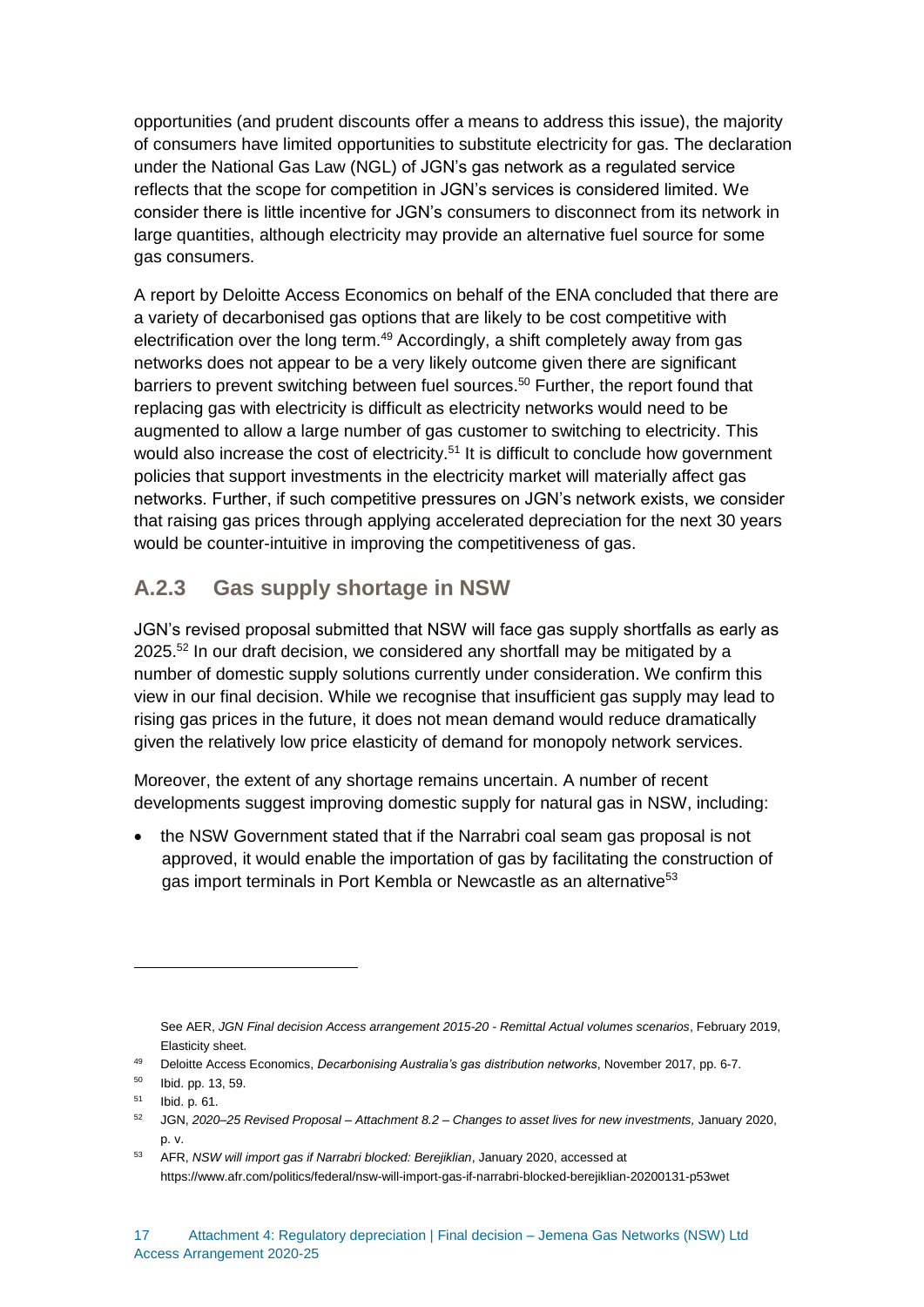- in January 2020, the Australian Government's Department of Industry, Science, Energy and Resources published its review of the Australian Domestic Gas Security Mechanism (ADGSM), which found that the incentives created through the ADGSM have been working effectively to safeguard domestic gas supplies<sup>54</sup>
- the January 2020 interim report for the Australian Competition & Consumer Commission's (ACCC) Gas Market Inquiry 2017–2025 highlighted an improvement in the gas supply outlook across the East Coast market in 2020, with a supply shortfall unlikely in the short-term.<sup>55</sup>

We therefore do not accept JGN's view on the extent and timing of any gas supply shortfalls that could have a fundamental impact on the demand of its network.

#### <span id="page-18-0"></span>**A.2.4 Hydrogen**

JGN identified that a number of emerging renewable technologies pose a risk to its gas network. However, we consider that emerging technologies come with both risks and rewards, and the development of hydrogen as a clean energy source could provide opportunities for gas networks.<sup>56</sup>

JGN submitted in its revised proposal that it faces a current price of hydrogen which is seven times higher than the National Hydrogen Strategy estimates it needs to be for competitiveness in gas pipeline blending.<sup>57</sup> JGN stated that it is unlikely that hydrogen will be at a competitive price by 2050, when it would have suffered a significant decline in the demand across its gas network.<sup>58</sup>

As discussed above, we are not persuaded that JGN is likely to face a decline in the demand for its network by 2050. Accordingly, even relatively modest development of hydrogen technology by 2050 could be seen as a positive. Recent developments that suggest a future for hydrogen in the energy mix include:

 the National Hydrogen Strategy, which aims to establish Australia's hydrogen industry as a major global player by 2030 has been unanimously adopted by the Commonwealth, State, and Territory Governments in late 2019<sup>59</sup>

<sup>54</sup> Department of Industry, Science, Energy and Resources, *Australian Domestic Gas Security Mechanism Review 2019*, January 2020, p. 12.

<sup>55</sup> ACCC, *Gas inquiry January 2020 interim report*, January 2020, p. 1.

<sup>56</sup> AER, *JGN 2020–25 Access Arrangement – Draft Decision – Attachment 4 – Regulatory Depreciation*, November 2019, p. 15.

<sup>57</sup> JGN, *2020–25 Revised Proposal – Attachment 8.2 – Changes to asset lives for new investments,* January 2020, p. v.

<sup>58</sup> Ibid. p. 16.

<sup>59</sup> COAG energy council, *22nd Energy Council Meeting Communique*, November 2019, accessed at http://www.coagenergycouncil.gov.au/publications/22nd-energy-council-meeting-communique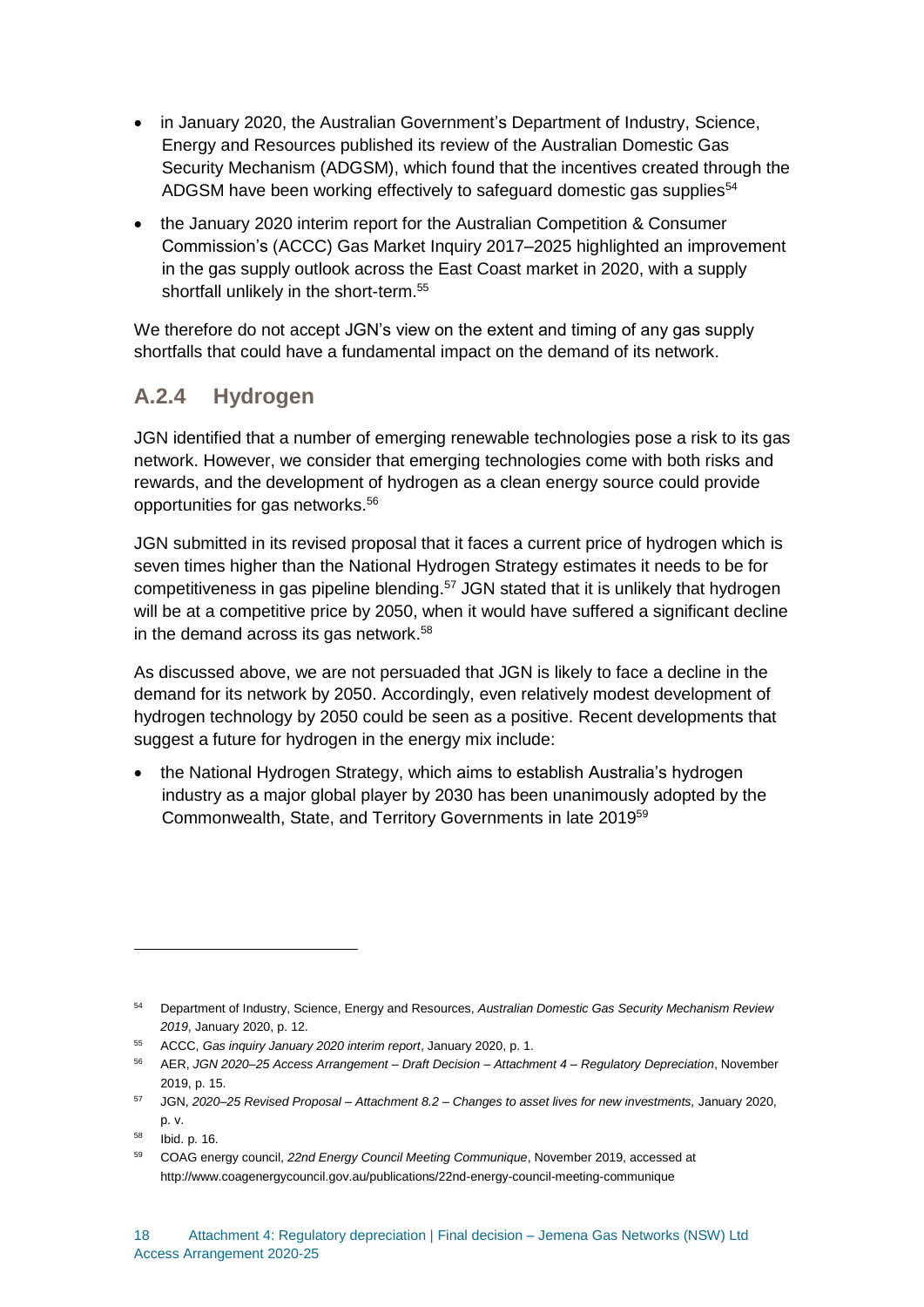- recently published research by ENA and the Australian Pipelines and Gas Association showed that more than \$180 million of funding had been committed nationwide for hydrogen infrastructure projects<sup>60</sup>
- Australia's Chief Scientist has backed the Government's strategy of using gas as a transitional fuel and made a strong case for the development of hydrogen fuel technology for heavy transport, heavy industry and chemical production<sup>61</sup>
- the Commonwealth Energy Minister has set up an advisory group, with the aim of determining how to produce hydrogen fuel for less than \$2 per kilogram<sup>62</sup>
- the NSW Government's *Net Zero Plan Stage 1: 2020–2030* has recognised the commercialisation of hydrogen as a key priority, and the NSW Government is planning to set a target of up to 10 per cent hydrogen in the gas network by 2030<sup>63</sup>
- we note that our final decision includes the proposed expenditure related to JGN's Western Sydney Green Gas Trial (hydrogen) to its speculative investment account (see attachment 5).

JGN's revised proposal submitted that its trunks and high pressure mains are made of steel and may be affected by embrittlement if exposed to hydrogen.<sup>64</sup> We recognise that transporting higher blends of hydrogen through some gas pipelines may cause their embrittlement due to the material used to build these pipelines. However, as submitted by JGN, GPA Engineering's Hydrogen Future Study shows that low blends (up to 10 per cent) of hydrogen are largely compatible with gas pipelines. $65$  If JGN intends to use its existing gas pipelines to transport higher blends of hydrogen to its end-users, we would require JGN to identify those particular pipelines so that their technical lives could be re-assessed at that time.

 $\overline{a}$ 

<sup>62</sup> Minister for Energy and Emissions Reduction, *Keynote address at CEDA 'Future Direction in Energy Technologies' event, Sydney*, 28 February 2020, accessed at: https://www.minister.industry.gov.au/ministers/taylor/speeches/keynote-address-ceda-future-direction-energytechnologies-event-sydney

<sup>&</sup>lt;sup>60</sup> ENA, *Media Release: Australian Gas Networks leading the hydrogen charge*, 27 February 2020, accessed at https://www.energynetworks.com.au/news/media-releases/2020-media-releases/australian-gas-networks-leadingthe-hydrogen-charge/

<sup>61</sup> Australia's Chief Scientist, *National Press Club Address: The orderly transition to the electric planet*, 12 February 2020, accessed at https://www.chiefscientist.gov.au/news-and-media/national-press-club-address-orderlytransition-electric-planet

<sup>63</sup> NSW Government Department of Planning, Industry and Environment, *Net Zero Plan Stage 1: 2020–2030*, March 2020, p. 30.

<sup>64</sup> JGN, *2020–25 Revised Proposal – Attachment 8.2 – Changes to asset lives for new investments,* January 2020, p. 15.

<sup>65</sup> JGN, *2020–25 Revised Proposal – Attachment 8.5 – GPA Engineering – Hydrogen Future Study,* January 2020, p. 20.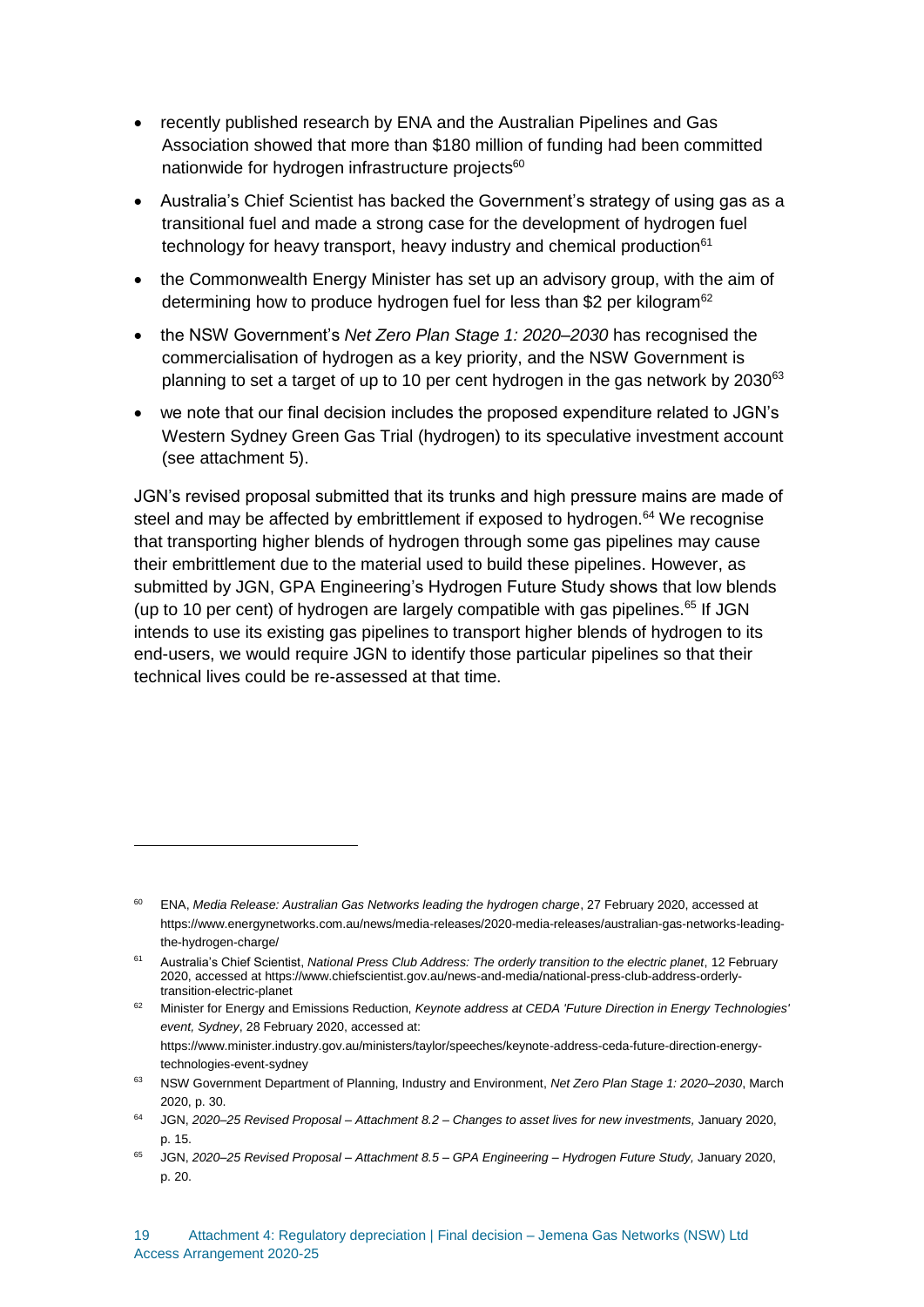### <span id="page-20-0"></span>**A.2.5 Gas demand decline**

In our draft decision, we noted that AEMO had forecast the annual gas consumption for residential and commercial consumers in NSW to continue to grow until 2038 under all scenarios in its 2019 Gas Statement of Opportunities (GSOO).<sup>66</sup> AEMO's latest 2020 GSOO also shows overall stable annual gas consumption in NSW over the entire range of its forecasts to 2039.<sup>67</sup>

JGN disregarded AEMO's forecasts and instead commissioned Core Energy (CORE) to prepare its own long-term NSW gas demand forecasts. JGN submitted that 'AEMO forecasts do not appear to explicitly model the effect of significant, increasing, and evolving electrification incentives, or any other step changes in the gas demand, such as the effect on consumer behaviour of accelerating NSW net-zero carbon targets'.<sup>68</sup>

We addressed JGN's concerns regarding AEMO's forecast data in our draft decision.<sup>69</sup> The factors considered by AEMO in its 2019 GSOO are substantive and include weather conditions, connection growth, energy efficiency savings, climate change impact, behavioural response to retail prices and gas-to-electricity switching. AEMO also forecast the annual consumption trend under different scenarios to reflect different rates of economic and population growth, decarbonisation of stationary energy and transport sectors, development of renewable generation and decentralisation.<sup>70</sup>

In contrast, we consider that CORE's forecasts are limited to a small range of scenarios. CORE noted that 'given the short timeframe and limited scope of this engagement, CORE has not developed detailed analysis of underlying factors which will drive each of the scenarios outlined.<sup>71</sup> It noted that it exercised judgement in reaching its conclusions and 'observed a wide range of potential outcomes and projected demand which meets the scenario definition.' <sup>72</sup> The scenario definitions were broad in nature. In all scenarios, for example, it is assumed the NSW Government policy would achieve a net zero target by 2050. The Commonwealth Government was also assumed to take significant action on emissions by 2035, with one scenario assuming no fossil fuel use post 2035. We also note that not all of CORE's scenarios support the degree of decline in demand JGN expects.

<sup>66</sup> AER, *JGN 2020–25 Access Arrangement – Draft Decision – Attachment 4 – Regulatory Depreciation*, November 2019, p. 24.

<sup>67</sup> AEMO, *2020 GSOO Publication– Gas Annual Consumption Total – Residential and Commercial – NSW*, March 2020, accessed at http://forecasting.aemo.com.au/Gas/AnnualConsumption/Total

<sup>68</sup> JGN, *2020–25 Revised Proposal – Attachment 8.2 – Changes to asset lives for new investments,* January 2020, pp. 42–43.

<sup>69</sup> AER, *JGN 2020–25 Access Arrangement – Draft Decision – Attachment 4 – Regulatory Depreciation*, November 2019, p. 53.

<sup>70</sup> AEMO, *Gas demand forecasting methodology information paper*, March 2019, p. 17; AEMO, *2019 GSOO publication*, March 2019, p. 14.

<sup>71</sup> JGN, *2020–25 Revised Proposal – Attachment 8.6* – Core *2019 2070 Scenario based outlook for JGN gas demand,* January 2020, p. 9.

 $72$  Ibid. p. 4.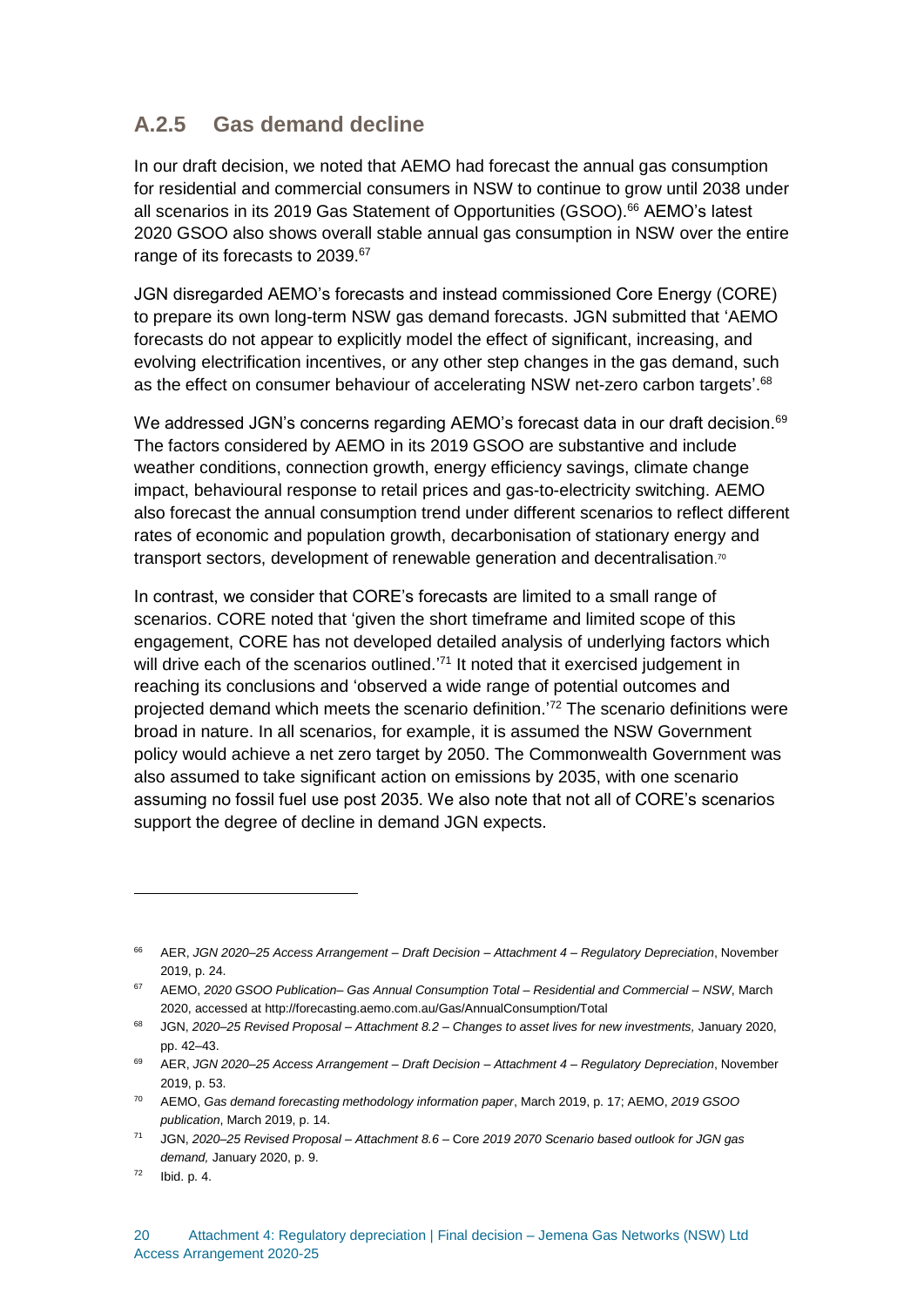Other assumptions related to electricity price, gas price and hydrogen costs. We have already addressed assumptions regarding the NSW Government's carbon-neutral target and price elasticity of gas in the sections above and established that there is substantial uncertainty about the impact of these factors on demand for gas in NSW to arrive at sound conclusions. CORE's assessment also precedes recent policy developments in support of gas in NSW. On balance, we consider AEMO's forecasts provide a more reliable reference for gas consumption trends in NSW and what CORE sees as a high growth scenario is more likely to be a base case.

## <span id="page-21-0"></span>**A.3 Benchmarking of standard asset lives**

In the draft decision, we considered that JGN's proposed shorter asset lives for its pipeline asset classes did not align with the asset lives applied by other gas distributors for similar asset classes.<sup>73</sup>

In its revised proposal, JGN has submitted that while the technical lives of its asset classes may benchmark closely to gas networks operating in other states, we should expect the economic lives of its assets classes to vary significantly due to its different 'operating' environment compared to southern states, such as Victoria, because much of their loads are for heating.<sup>74</sup> It noted that the average gas consumption per connection in NSW is lower than Victoria. JGN further submitted that we should consider step changes in the environmental policies, financial subsidies, and evolving technologies that have an impact on the future of gas distribution networks when assessing its economic lives. JGN stated that it would be an 'improper application of the depreciation criteria' for the AER to assume that the economic lives of JGN's assets should be benchmarked against those of the southern states, such as Victoria.

While gas consumption per customer in NSW may be lower than Victoria, we do not consider that asset lives should be set to reflect consumption rates per customer. The technical lives of the assets are not affected by the number of consumers using a given asset. In this regard, pipelines are typically built to meet a particular level of peak demand. Accordingly, the number of consumers (and the volume of their consumption) actually using the asset should not affect the technical life of the asset. To the extent that economic lives of assets differ from their technical lives, we do not agree that demand considerations would cause a divergence in this case. Consumers in NSW may pay more in depreciation on a per customer basis than Victoria, but this does not mean that the assets in NSW will stop being used because of this difference. Accelerating depreciation would make the difference in per customer depreciation costs greater across the two regions.

JGN has also provided the example of Queensland's light regulated gas distribution networks to show that gas networks in warmer climates face a greater market threat

 $\overline{a}$ 

<sup>73</sup> AER, *JGN 2020–25 Access Arrangement – Draft Decision – Attachment 4 – Regulatory Depreciation*, November 2019, p. 25.

<sup>74</sup> JGN, *2020–25 Revised Proposal – Attachment 8.2 – Changes to asset lives for new investments,* January 2020, p. 48.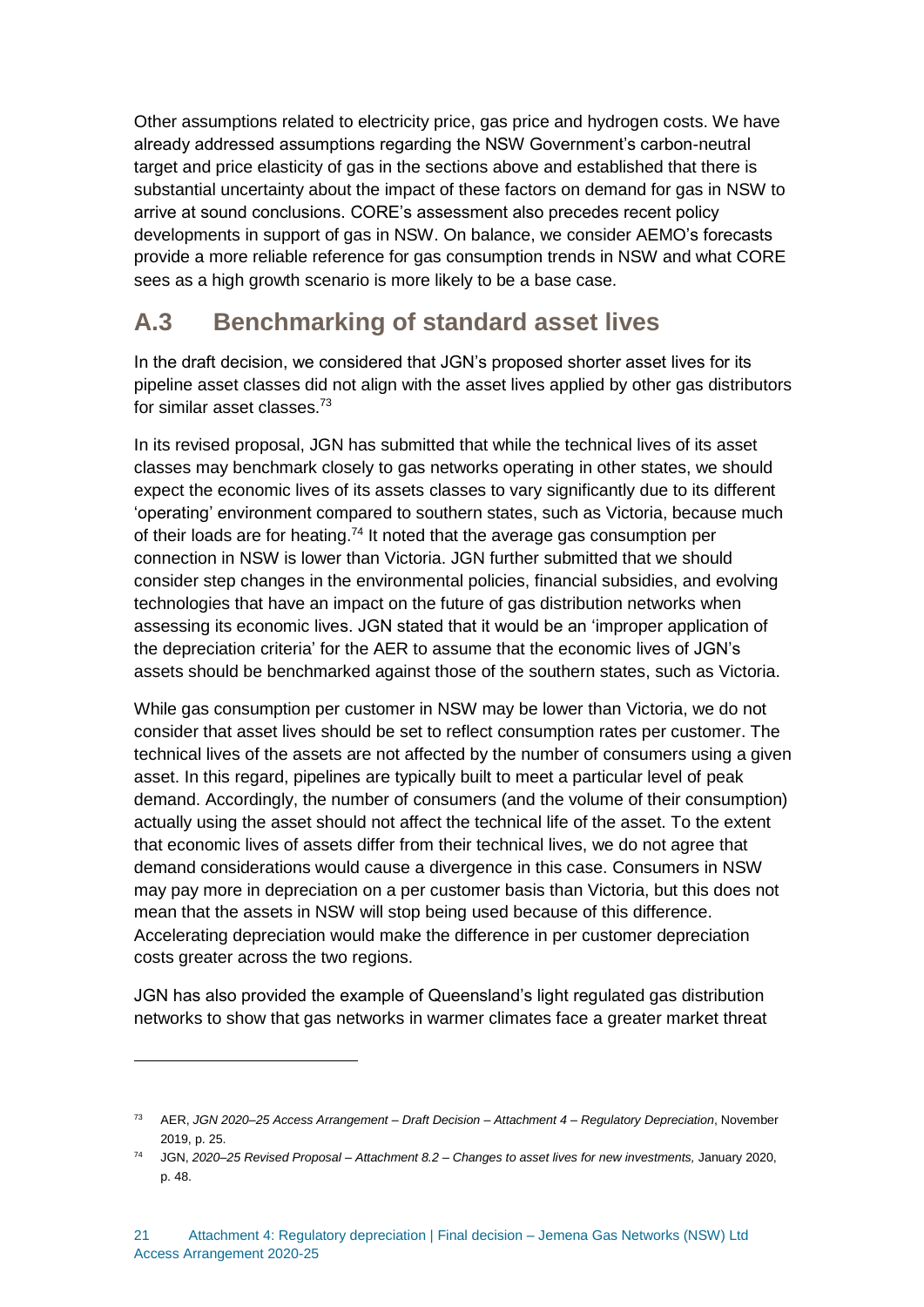posed by substitution to electricity. It submitted that the National Competition Council (NCC) determined to apply light regulation to gas distributors in Queensland<sup>75</sup> that were formerly subject to full regulation as they were assessed to have a lack of market power, evidenced by the very low penetration rate and customer usage of natural gas in Queensland.

We note the coverage determination for a pipeline is administered by the NCC under Part 4 of the NGR and is not related to our decision making for an access arrangement review. Despite this, we note that JGN's conclusions about its market competitiveness being similar to the Queensland region appears contradictory to the information it has provided in its revised proposal regarding its penetration rates in NSW. JGN's augmentation plan included a baseline assumption that 94.3 per cent of houses in new estates in NSW would connect to gas.<sup>76</sup> JGN concluded that this figure underestimates its likely penetration rate for new estates of 98 per cent based on the data published by the NSW Government regarding its BASIX (Building Sustainability Index) certificates.<sup>77</sup>

We consider that there is no basis to shorten JGN's economic lives based on claims about underutilisation of its network, given its current and forecast penetration rates for the 2020–25 period have not demonstrated any changed competitive pressures compared to its current operating environment. We are therefore satisfied that it remains appropriate to benchmark JGN's standard asset lives for its pipeline asset classes to those of other gas networks with similar assets.

<sup>75</sup> APA's All Gas network and AGIG's (formerly Envestra) Queensland gas distribution network.

<sup>76</sup> JGN, *2020–25 Revised Proposal – Attachment 4.2 – Response to the AER's draft decision - Capital expenditure,* January 2020, p. 52.

<sup>77</sup> In NSW, each development application for a new residential dwelling must lodge a BASIX certificate. This specifies whether the installed hot water system, heating and cooktop appliances use gas. The NSW Government has published data from these certificates for the 2011-12 to 2017-18 period. JGN, *2020–25 Revised Proposal – Attachment 4.2 – Response to the AER's draft decision - Capital expenditure,* January 2020, pp. 52-54.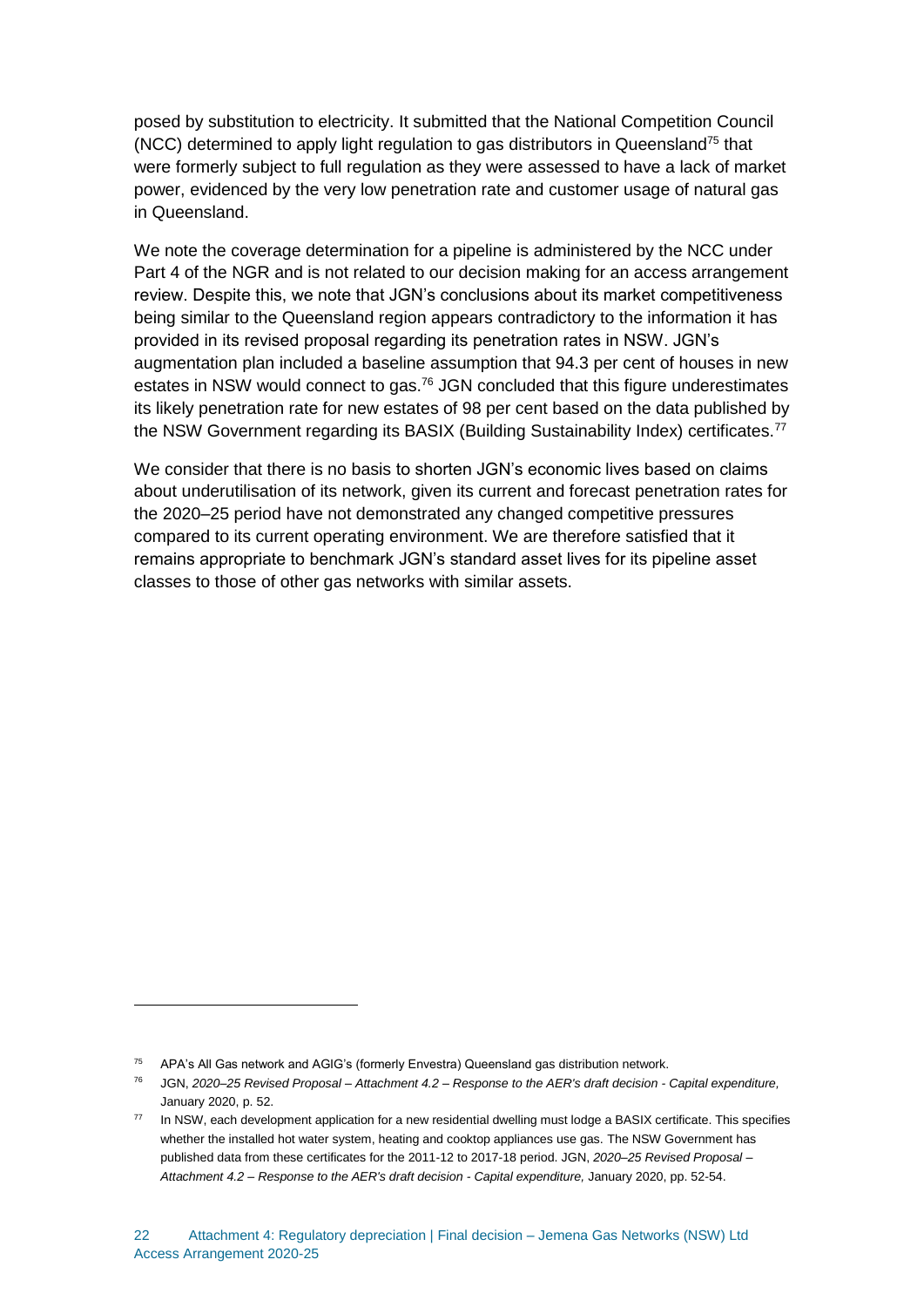### <span id="page-23-0"></span>**A.3.1 Alignment with UK and electricity asset lives**

JGN has submitted that it has considered a new option in its revised proposal, which relates to capping its asset lives at 40 years for its new investments. It stated that this option adopts the approach applied in the UK and is consistent with the asset lives for electricity networks.<sup>78</sup>

We note that the longest standard asset lives for electricity distribution and transmission assets are mostly between 45 to 60 years based on our recent electricity determinations and not 40 years as claimed by JGN.<sup>79</sup> We consider that it is not appropriate to compare the asset lives for electricity networks with gas networks. We do not consider there is a sound basis for adopting the technical lives for electricity network assets given they are built for a different purpose and made from different materials.

We note that JGN's revised proposed forecast capex for the 2020–25 period is allocated to 17 different asset classes which have standard asset lives ranging from 5 to 80 years. These asset classes groups together assets which are similar in their type and lives. This is different to the UK Ofgem's method where the total capex is depreciated over a single life.

As shown in Table 4.4, if we apply the current standard asset lives to JGN's revised proposed capex, we get a weighted average standard life of 40.4 years for its total forecast capex for the 2020–25 period.<sup>80</sup> This shows that the total new investments proposed to be made by JGN in the 2020–25 period has an average standard asset life of 40 years even if we continue to use the longer asset lives of 50 and 80 years for its pipeline asset classes.

<sup>78</sup> JGN, *2020–25 Revised Proposal – Attachment 8.2 – Changes to asset lives for new investments,* January 2020, p. 84.

<sup>79</sup> AER, *Final decision: TasNetworks distribution determination 2019 to 2024*, *attachment 4*, April 2019, pp. 9–10; AER, *Final decision: Evoenergy distribution determination 2019 to 2024*, *attachment 4*, April 2019, p. 9; AER, *Final decision: Essential Energy distribution determination 2019 to 2024*, *attachment 4*, April 2019, p. 8; AER, *Final decision: Ausgrid distribution determination 2019 to 2024*, *attachment 4*, April 2019, p. 9; AER, *Final decision: Endeavour Energy distribution determination 2019 to 2024*, *attachment 4*, April 2019, p. 10; AER, *Final decision: Power and Water Corporation distribution determination 2019 to 2024*, *attachment 4*, April 2019, pp. 8–9.

<sup>&</sup>lt;sup>80</sup> The proportion of capex in each asset class is used as weights to calculate the weighted average standard life.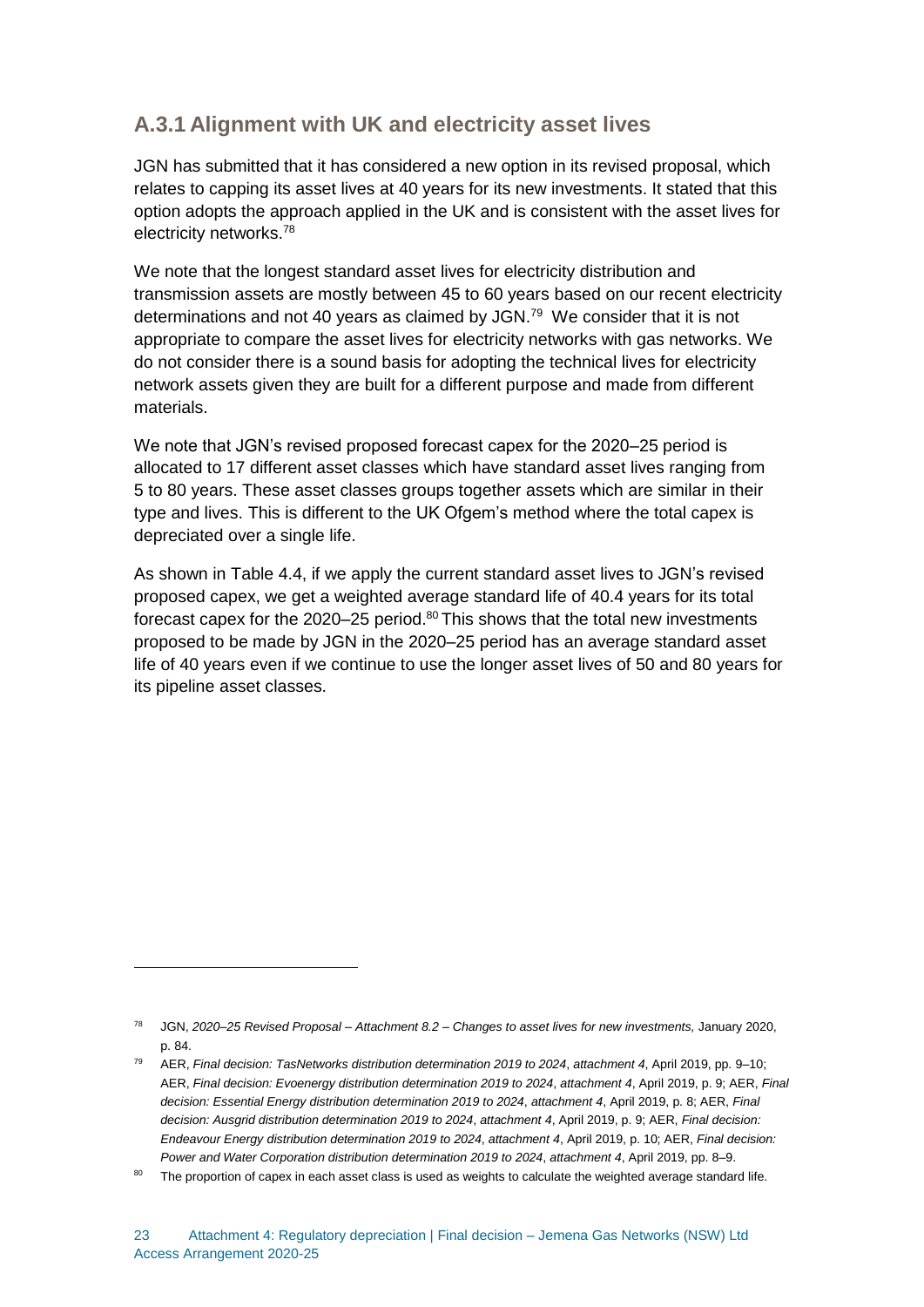#### **Table 4.4 Weighted average standard life of JGN's revised proposal net capex for the 2020–25 period using current standard asset lives**

| <b>Asset classes</b>              | <b>Current (2015-20)</b><br>standard life (years) | Net capex (\$2019-20,<br>million) | Weights (per cent) | <b>Weighted average</b><br>standard life (years) |
|-----------------------------------|---------------------------------------------------|-----------------------------------|--------------------|--------------------------------------------------|
| <b>HP Mains</b>                   | 80                                                | 116.6                             | 13.1               | 10.5                                             |
| <b>Fixed Plant - Distribution</b> | 50                                                | 21.4                              | 2.4                | 1.2                                              |
| <b>HP Services</b>                | 50                                                | 5.6                               | 0.6                | 0.3                                              |
| <b>MP Mains</b>                   | 50                                                | 140.3                             | 15.8               | 7.9                                              |
| <b>MP Services</b>                | 50                                                | 293.5                             | 33.0               | 16.5                                             |
| <b>Country POTS</b>               | 50                                                | 0.5                               | 0.1                | 0.0                                              |
| Buildings (SL)                    | 48                                                | 2.3                               | 0.3                | 0.1                                              |
| <b>Contract Meters</b>            | 15                                                | 3.8                               | 0.4                | 0.1                                              |
| <b>Meter Reading Devices</b>      | 15                                                | 7.8                               | 0.9                | 0.1                                              |
| <b>Tariff Meters</b>              | 15                                                | 175.1                             | 19.7               | 3.0                                              |
| <b>Fixed Plant</b>                | 10                                                | 2.2                               | 0.2                | 0.0                                              |
| Furniture                         | 10                                                | 1.7                               | 0.2                | 0.0                                              |
| Mobile Plant                      | 10                                                | 2.9                               | 0.3                | 0.0                                              |
| Leasehold Improvements            | 10                                                | 2.9                               | 0.3                | 0.0                                              |
| Vehicles                          | 6                                                 | 12.4                              | 1.4                | 0.1                                              |
| Computers - IT Infrastructure     | 5                                                 | 25.0                              | 2.8                | 0.1                                              |
| Software - Inhouse                | 5                                                 | 76.2                              | 8.6                | 0.4                                              |
| <b>Total</b>                      |                                                   | 889.9                             | 100.0              | 40.4                                             |

Source: AER analysis.

## <span id="page-24-0"></span>**A.4 Consistency with capex proposal**

We consider that there are a number of inconsistencies in JGN's proposal. Although its depreciation proposal is based on its submission that demand will decline persistently and effectively ceasing by 2050, its forecast capex is based on historical growth in demand.

In these current circumstances, JGN is proposing that all new pipeline assets constructed over the next five years (and beyond) will not be used to the end of their technical lives. If we had accepted JGN's evidence on future demand trends, we may have approved significantly less forecast capex in this final decision.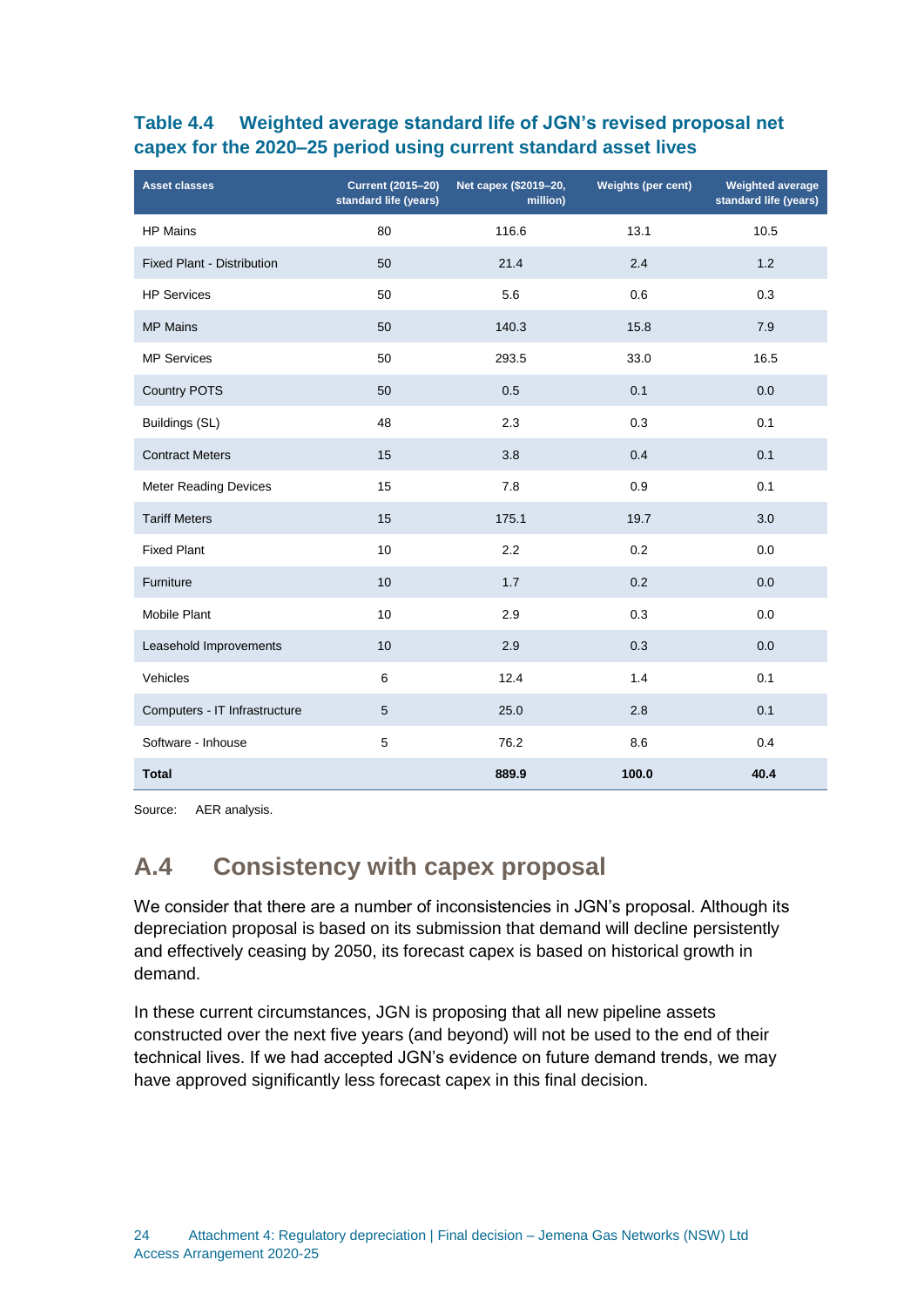JGN's capex proposal for the 2020–25 period does not suggest it is preparing for a persistent and significant decline in demand, other than by seeking consumers to pay accelerated depreciation. We note that:

- over 50 per cent of JGN's revised proposed forecast capex relates to new demand (connections and augmentation), with many of these assets proposed to be subject to accelerated depreciation<sup>81</sup>
- JGN provided evidence in its revised proposal to show that it is improving its gas penetration rates for new developments as new suburbs are built in NSW which are reticulated with  $\text{gas}^{82}$
- JGN's revised proposed projected capital base for the 2020–25 period would increase by over 3 per cent in real terms despite JGN applying a higher rate of depreciation in its revised proposal.<sup>83</sup>

Where widespread stranding of assets is expected, we would reconsider whether JGN's historical averages, trends and practices are a reasonable proxy for the purpose of assessing its proposed capex forecasts. We would also revise aspects of our capex assessment approach to minimise the prospect of stranding. In particular:

- We would reconsider our approach to using a penetration rate based on a historical average. This is especially true when JGN has claimed that 'developers and local governments [are] phasing out natural gas as part of their stated emissions reductions strategies' to support its proposal for accelerated depreciation.<sup>84</sup> Despite this statement, we have not observed a step change in JGN's demand forecasts to account for this prospect.
- We would also reconsider our incremental revenue test for connections and augmentations from our current 30 year NPV to a 20 year or shorter NPV since the longevity of future consumers would be in doubt. More consumers wanting to connect to the gas network may then have to pay a capital contribution to connect.
- Instead of accepting JGN's traditional replacement approach, we would expect a paradigm shift in JGN's asset management approach.
- We would consider if certain supporting expenditures, such as information technology investments, should be restricted to business continuity purposes only at a minimum standard that doesn't breach any statutory and mandatory obligations. This might require the unwinding of existing non-critical IT systems and functionalities to minimise ongoing recurrent capex costs.

<sup>81</sup> JGN, *2020–25 Revised proposal – Attachment 8.3 – Incenta – Using asset lives to manage stranded asset risks,* January 2020, p. 9; JGN, *2020–25 Revised proposal – Attachment 4.1 – Capex Model*, January 2020.

<sup>82</sup> JGN, *2020–25 Revised Proposal – Attachment 4.2 – Response to the AER's draft decision – Capital expenditure,* January 2020, pp. 52-54.

<sup>83</sup> AER analysis.

<sup>84</sup> JGN, *2020–25 Revised Proposal – Attachment 8.2 – Changes to asset lives for new investments,* January 2020, p. v.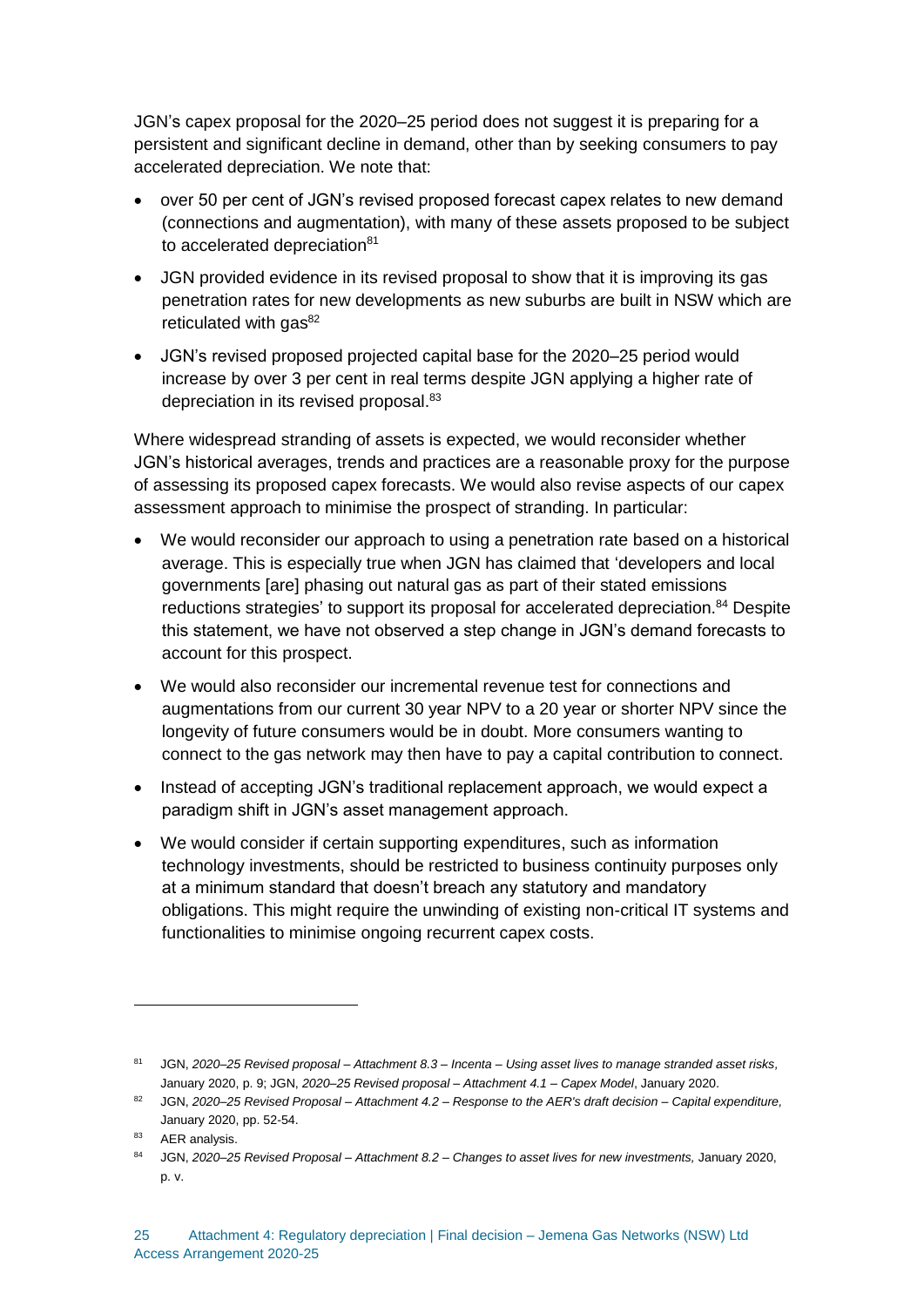- We would need to consider whether the capital expenditure sharing scheme (CESS) should be applied in a declining demand scenario.
- Other options that may be reconsidered is wider use of prudent discounts (to avoid consumers leaving the network), the introduction of exit fees or different pricing structures.

Stakeholder submissions also noted an inconsistency in JGN's level of forecast capex and JGN's accelerated depreciation proposal. AGL observed that a growing capital base does not align with the concern about the preparation for a low carbon future and the need to recover costs over a reasonable time period.<sup>85</sup> Our Consumer Challenge Panel (CCP19) suggested a capex plan that eliminated network growth and new connections, and which would not impact safety or reliability, would go a long way to manage the risk which concerns JGN.<sup>86</sup>

As discussed above, we have not been persuaded by JGN's revised proposal regarding a significant and persistent decline in demand. Our approved capex forecasts in this final decision are based on an overall positive growth expectation for JGN's network.

## <span id="page-26-0"></span>**A.5 Customer consultation and stakeholder submissions**

JGN indicated that most participants who attended its customer forums supported its accelerated depreciation proposal. Its consultant, Professor Cosmo Graham of the Leicester Law School (UK) argued that the AER should put more weight on the expressed views of customer forums than those of consumer advocates and the CCP.<sup>87</sup> It also argued that companies would not have the incentive to engage with consumers if it does not result in regulatory outcomes.<sup>88</sup>

We recognise that JGN has undertaken a significant customer engagement program to inform its proposal. However, we must make our decision on JGN's proposal on the basis of all relevant evidence and submissions presented to us. We must assess the appropriateness of the proposal against the requirements of the NGR, taking into account the NGO and RPP. JGN's proposal to reduce the standard asset lives rests substantially on demand forecasts. We are required by the NGR to determine whether forecasts are arrived at on a reasonable basis, and represent the best forecast possible. Outcomes from JGN's customer engagement program do not remove our obligation to decide these matters.

We appreciate the benefits of customer engagement in eliciting their thinking on particular matters and for exploring options. Their opinions across a variety of matters

 $\overline{a}$ 

<sup>85</sup> AGL, *Submission on JGN 2020–25 access arrangement*, 17 February 2020, p.3.

<sup>86</sup> CCP19, *Submission on JGN 2020–25 access arrangement*, 17 February 2020. pp. 20–21.

<sup>87</sup> JGN, *2020–25 Revised Proposal – Attachment 8.4* – Regulatory decision making and consumer voices Cosmo Graham, p. 5.

<sup>88</sup> Ibid. p. 4.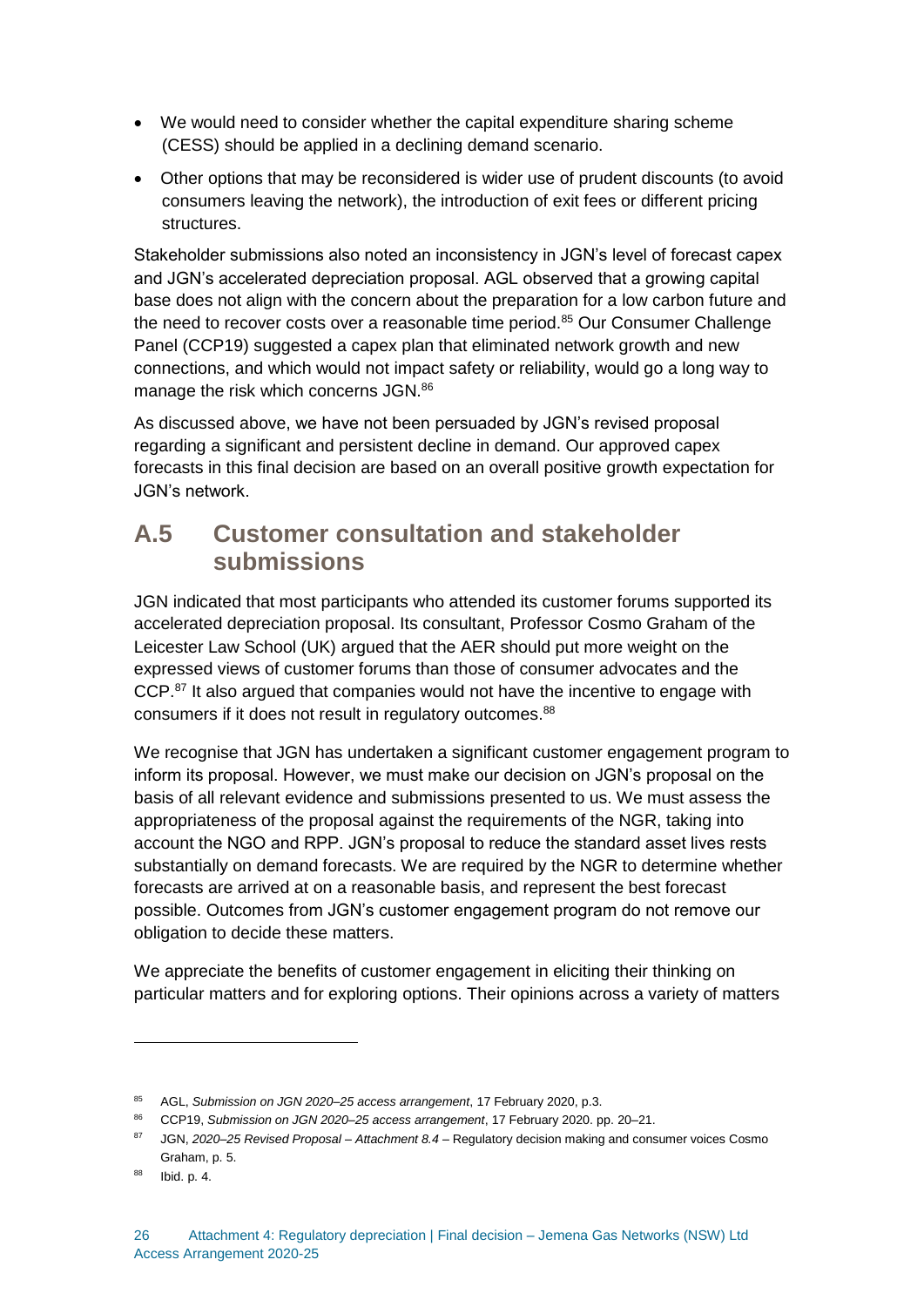have weight in our considerations. However, we also need to conduct our own assessment of stakeholder comments. We consider it would be unreasonable to determine that all of JGN's consumers would have one homogenous view given it has a diverse customer base made up of:<sup>89</sup>

- 1,370,000 residential consumers which represent 30 per cent of its gas throughput
- 36,500 small business consumers which represent 15 per cent its gas throughput
- 400 industrial customer which represent the remaining 55 per cent of its gas throughput.

Customer groups frequently acknowledge our role in economic regulation and defer to our consideration of technical matters.<sup>90</sup> In the present circumstance, this is particularly relevant as JGN's proposal is stated to have been motivated by a return on capital it considers too low for the commercial risks it faces.<sup>91</sup> Energy Consumers Australia's (ECA) submission stated that JGN's management had subjectively changed their assessment of the risks JGN faced and this proposition needed to be 'very thoroughly' assessed by the AER.<sup>92</sup> The Public Interest Advocacy Centre (PIAC) was concerned that JGN's customer forum participants may not be aware that they were asked to take on the investment risk borne by JGN's shareholders.<sup>93</sup>

'While Jemena's engagement was excellent overall, PIAC challenges the accuracy of Jemena's claim in this case, as the issue was not represented to participants in a completely balanced and accurate manner. PIAC notes the question was posed to forum participants with the only options being a trade-off between current and future consumers, and the option of a trade-off between consumers and Jemena's shareholders was not canvassed. In PIAC's view this inappropriately assumes that consumers must take on Jemena's investment risk, and does not allow a valid conclusion about consumer preferences to be drawn.'

Further, JGN's reference to its consumer's considerations were based on the evidence presented to them by JGN. As demonstrated in section A.2, we do not consider the forecast decline in demand provided by JGN to be robust. Submissions also noted the information provided in engagement sessions was often high-level principles and hypothetical examples each of which relied on the adoption of many assumptions.<sup>94</sup>

<sup>93</sup> PIAC, *Submission on JGN 2020–25 access arrangement*, 20 February 2020, p. 1.

<sup>89</sup> JGN, *2020–25 Access Arrangement Proposal – 2020 Plan*, June 2019, p. 6.

<sup>90</sup> TRAC Partners, *Submission on JGN 2020–25 access arrangement*, 17 February 2020, p. 8; CCP19, *Submission on JGN 2020–25 access arrangement*, 17 February 2020, p. 6; PIAC, *Submission on JGN 2020–25 access arrangement*, 20 February 2020, p. 2.

<sup>91</sup> JGN, *2020–25 Revised Proposal – Attachment 8.2 – Changes to asset lives for new investments,* January 2020, p. iv.

<sup>92</sup> ECA, *Submission on JGN 2020–25 access arrangement*, 17 February 2020, p. 2.

<sup>94</sup> TRAC partners, *Submission on JGN 2020–25 access arrangement*, 17 February 2020, p. 8.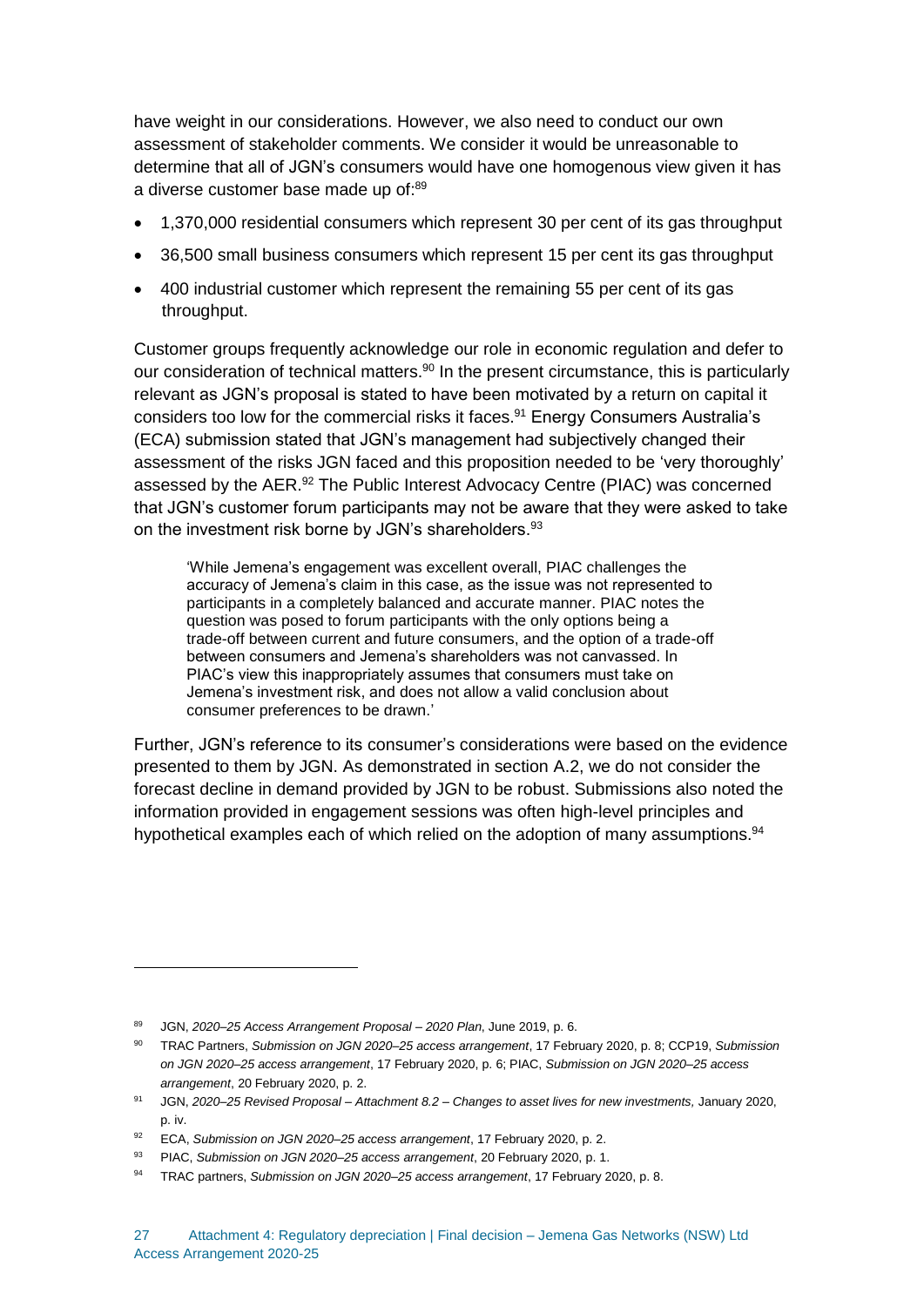CCP19 stated it did not support the accelerated depreciation proposal and concluded:<sup>95</sup>

'CCP19 rejects the assertion that it or the AER have ignored an express consumer view. We reject the notion that consumer engagement delivers a monolith and binding 'express consumer view' on a matter in a sea of potentially competing or conflicting consumer views, other stakeholder and consumer representative view, the Rules and the obligation of the AER.'

ECA was particularly concerned with JGN's commissioning of Professor Cosmo's report. It stated:<sup>96</sup>

'Given the good work that secured JGN a joint win (with Jemena Electricity Networks) of the ENA ECA Network Community Engagement Award 2019, we are disappointed by the approach taken in this report.'

We appreciate that consumers wish to avoid price shocks where possible. It also appears that some consumers may be open to the use of accelerated depreciation in the right circumstances. However, this openness could change, with the ECA suggesting any customer support in principle depends on the appropriate accelerated depreciation decision being made in practice.<sup>97</sup>

## <span id="page-28-0"></span>**A.6 Smoothing revenues over the long term**

JGN and Incenta used an issue that we have considered in other decisions<sup>98</sup> of bringing forward depreciation today to provide a buffer to absorb higher costs in the future.<sup>99</sup> We addressed issues with anticipating future costs changes in the draft decision, but provide some further observation here.<sup>100</sup>

Firstly, it is important to realise that this 'cost smoothing' argument is quite different to one that sees accelerated depreciation as a way to deal with equity issues arising from potential stranding.

JGN submitted consumers would benefit from its proposal in terms of offsetting increases in gas prices in the future (beyond 2050). <sup>101</sup> However, the idea of smoothing prices (i.e. costs per kJ) beyond 2050 is at odds with JGN's expectation of demand ceasing by that time. That is, under JGN's scenario, which we have not accepted for

<sup>95</sup> CCP19, *Submission on JGN 2020–25 access arrangement*, 17 February 2020, p. 30.

<sup>96</sup> ECA, *Submission on JGN 2020–25 access arrangement*, 17 February 2020, p. 3.

<sup>97</sup> Otherwise consumers may view such costs as 'fees for no service'. ECA, *Submission on JGN 2020–25 access arrangement*, 17 February 2020, p. 3.

<sup>98</sup> See Appendix A to Attachment 4 of the draft decision.

<sup>99</sup> JGN, *2020–25 Revised Proposal – Attachment 8.2 – Changes to asset lives for new investments,* January 2020, p. 50.

<sup>100</sup> AER, *JGN 2020–25 Access Arrangement – Draft Decision – Attachment 4 – Regulatory Depreciation*, November 2019, pp. 25-27, 29.

<sup>101</sup> JGN, *2020–25 Revised Proposal – Attachment 8.2 – Changes to asset lives for new investments,* January 2020, p. 22.